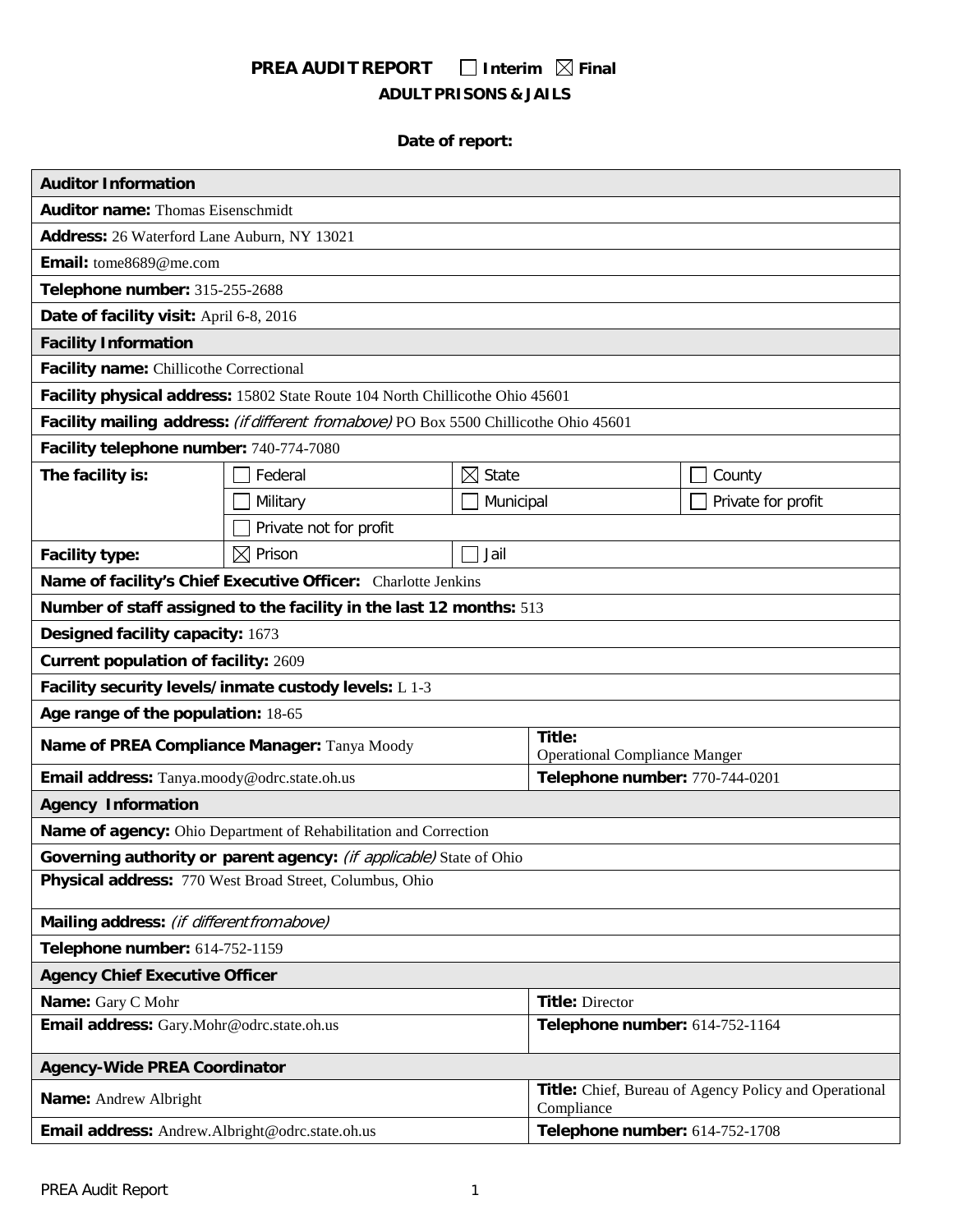## **AUDITFINDINGS**

# **NARRATIVE**

The auditor received PREA documents from the Chillicothe Correctional Institution and the Agency (ODRC) approximately 35 days prior to the audit. The auditor had the opportunity to speak with the Sexual Assault Response Network Central Ohio (SARNCO), the advocacy group that provides support services for victims of sexual assault during the site visit. The Director Heather Murphy discussed in detail the services she provides to the facility. She indicated her address and phone number is listed on each poster throughout the facility so inmates may call and write directly to her. She confirmed inmates from the facility have made contact with the agency.

The entrance briefing for the PREA audit was held on April 6, 2016 and once completed the facility tour was started. Due the size of the facility the tour was split between the first and second day. At the conclusion of the first day tour interview portion of the review began. A list of random inmates from each of the housing units, inmates disclosing prior victimization, inmates reporting allegations of sexual assault, a disabled inmate, and inmates identifying LGBTI were interviewed. This number totaled 22 inmates including three (3) from death row.

Once the inmate interviews were completed the specialized staff interviews were conducted. They included the following staff: Health Care Administrator, Human Recourses, Mid-Level Supervisor, Intake Staff Orientation, Intake Staff Questionnaire (Medical), Risk of Victimization Assessment (Case Manager, Unit Manager, and Unit Manager Chief), Mental Health Administrator, Segregation Supervisor, Retaliation Monitor, Incident Review Team Member, PREA Compliance Manager, Facility Investigator, State Police Investigator and the Warden.

Training records for all required staff training were verified as were additional trainings verified for the Facility Investigator, Medical and Mental Health full and part time staff, and the facility victim support staff.

The auditor spent a significant amount of time with the Facility Investigator reviewing ivestigative files and the handling of each case. He is very thorough,precise and very conscientious. The auditor reviewed all thirty two (32) investigative case files, filed within the last 12 months, with the facility investigator. Of these cases fourteen (14) involved sexual harassment allegations. There were none made against staff, three (3) were substantiated, nine (9) were unsubstantiated and two (2) were unfounded. Chillicothe conducted eighteen (18) sexual abuse investigations. As with the sexual harassment allegations there were no allegations of sexual abuse made agaist staff. Of these eighteen case (18) , thirteen (13) were unsubstantiated, one (1) was substantiated and four (4) were unfounded.

The audit notification and contact information was posted throughout the facility alerting inmates and staff of the audit dates and times. The auditor heard no concerns about any cases from the inmates during the site visit, during his tour of the facilty or during random interviews of inmates. The auditor did not receive any letters, confidential or otherwise from any inmate prior to or during the site visit.

At the conclusion of the site visit at Chillicothe Correctional Institution the auditor met with Warden Jenkins and her Executive Staff. The auditor let those in attendance know that he could not give them a specific outcome at this point but did leave them with some preliminary findings. He thanked everyone for their obvious hard work and asked them to continue their commitment to ensure compliance to the Prison Rape Elimination Act.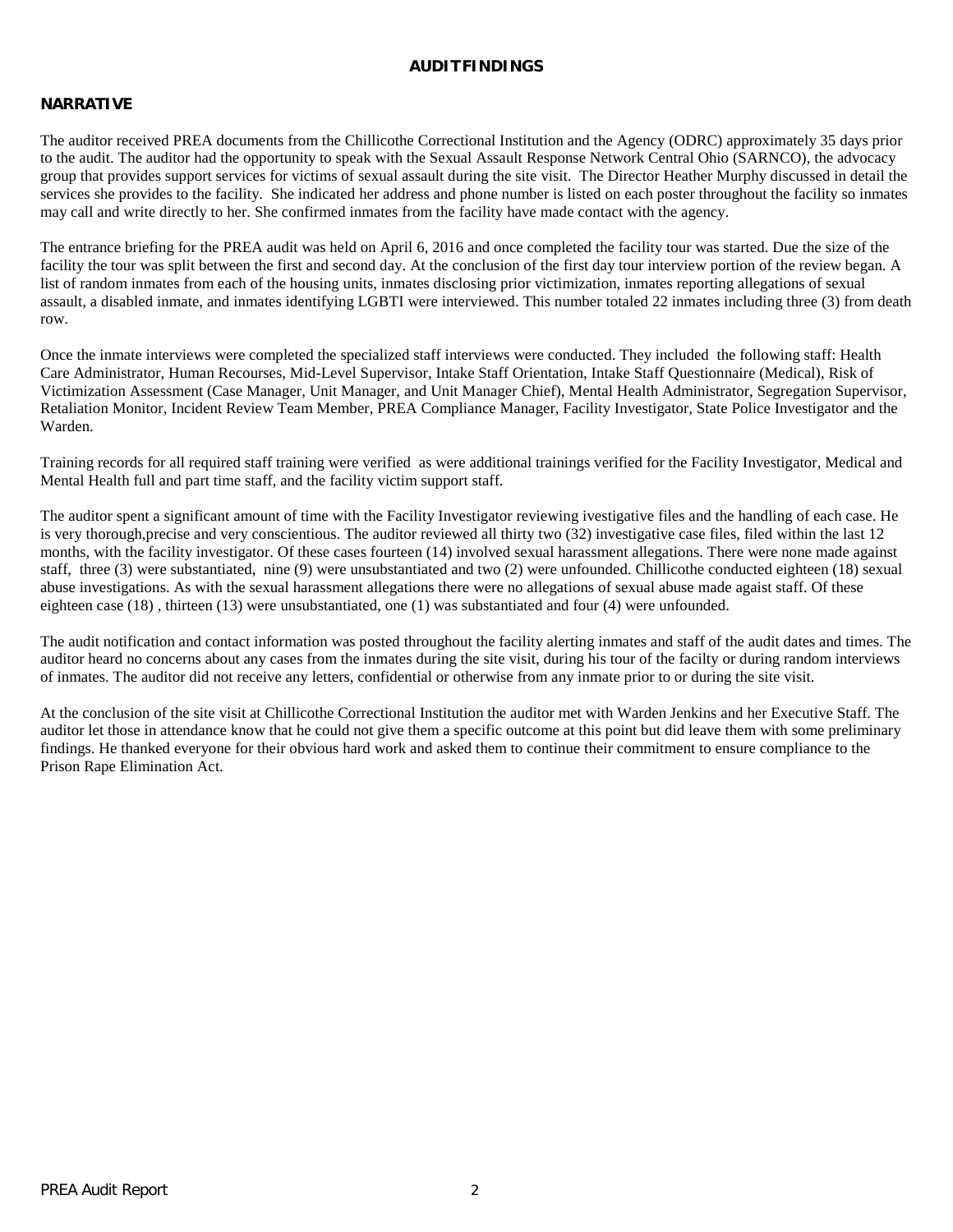## **DESCRIPTION OF FACILITY CHARACTERISTICS**

Chillicothe Correctional Institution (CCI) was constructed in the 1930's, in the brick architecture and the campus/telephone pole style, and was known as the Chillicothe Federal Reformatory until it was purchased by the State of Ohio in 1966. The adult male inmate facility is located in Chillicothe, Ohio and was built to house 1,673 inmates. Their current population is presently 2,755. Within the 72 acre of the secure perimeter are thirteen (13) level 1&2 general population housing units and three (3) death row housing units. Outside of this perimeter is the farm center that contains 1,472 acres. Each day approximately 80-100 level 1 inmates are transported to there. CCI provides a broad range of rehabilitative programs and activities in a safe and secure environment, and it does so while housing the large institutional population. Violence outcome measures and use of force rates are below prison averages. The facility offers a high rate of academic enrollment, as well as high enrollment in reentry-certified unit programs. Additional activities include inmate-led groups, book clubs, community service activities, among others. CCI was the pilot site for a new sex offender program, which has reportedly performed well. It houses the Horizons Program, which is an inter-faith dorm, and it recently implemented a Therapeutic Community for inmates in recovery, in addition to its other addictions-based services. In addition, CCI operates two OPI shops that employ a total of 203 inmates, providing meaningful work skill development. It also offers broad access to the library and has a strong accountability system in place for reentry preparation.

"The Chillicothe Correctional Institution's (CCI) focus on the Ohio Plan will strive to reduce violence and recidivism by being responsive to the concerns of staff and the needs of offenders. CCI will provide educational opportunities for staff as well as increased responsibility and personal growth for offenders thus leading to successful reintegration back into society and creating better community partnerships. CCI will provide educational opportunities for staff as well as increased responsibility and personal growth for offenders thus leading to successful reintegration back into society and creating better community partnerships"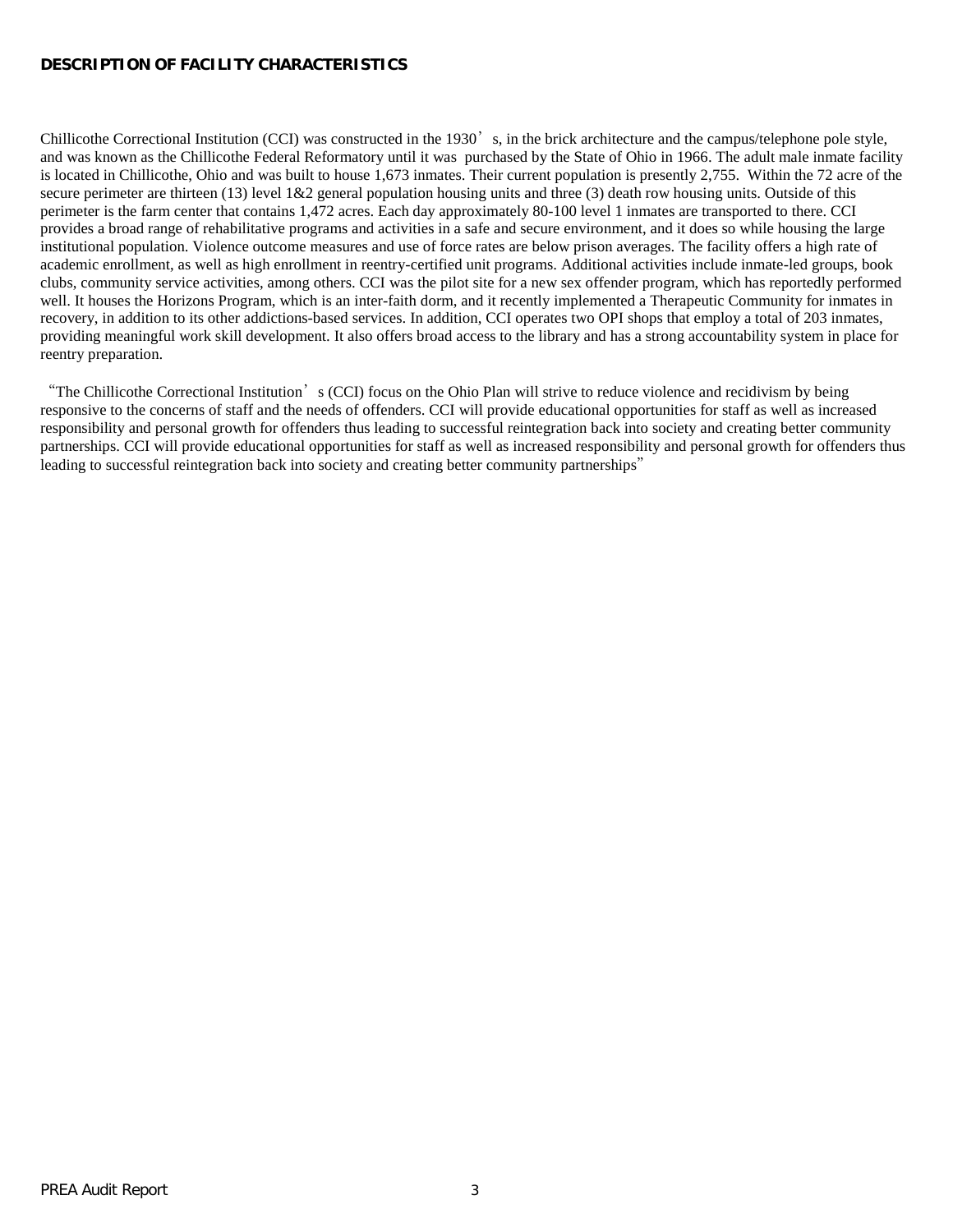# **SUMMARY OF AUDIT FINDINGS**

Number of standards exceeded: 6

Number of standards met: 35

Number of standards not met: 0

Number of standards not applicable: 2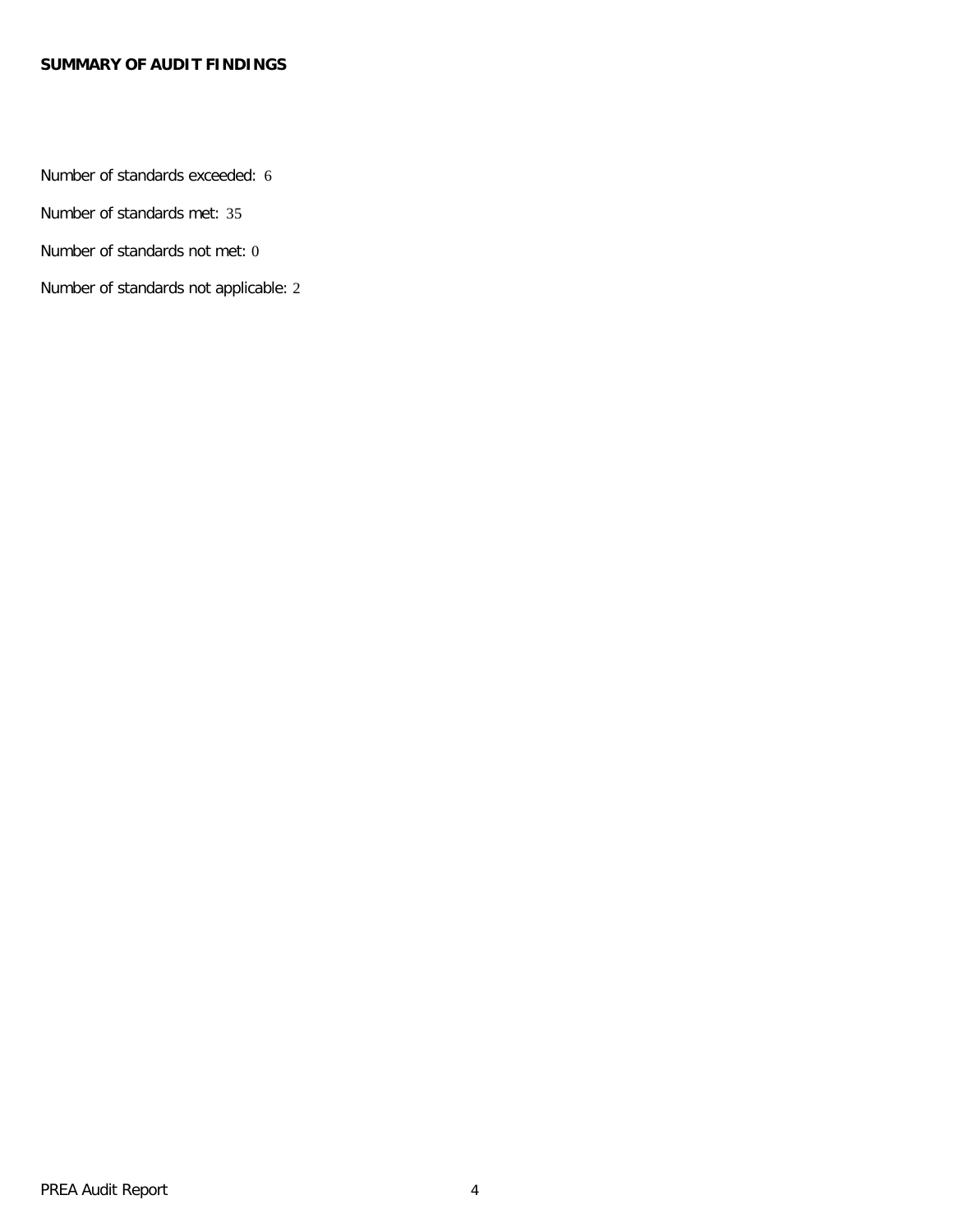# **Standard 115.11 Zero tolerance of sexual abuse and sexual harassment; PREA Coordinator**

- П Exceeds Standard (substantially exceeds requirement of standard)
- $\boxtimes$ Meets Standard (substantial compliance; complies in all material ways with the standard for the relevant review period)
- $\Box$ Does Not Meet Standard (requires corrective action)

**Auditor discussion, including the evidence relied upon in making the compliance or non-compliance determination, the auditor's analysis and reasoning, and the auditor's conclusions. This discussion must also include corrective action recommendations where the facility does not meet standard. These recommendations must be included in the Final Report, accompanied by information on specific corrective actions taken by the facility.**

The Ohio Department of Rehabilitation and Correction (ODRC) has 5 agency policies dealing with zero tolerance of sexual abuse and sexual harassment (79-ISA-01, 79-ISA-02, 79-ISA-03 and 79-ISA-05). These policies outline the approach the Agency takes to implement its' approach to preventing, detecting, and responding to sexual abuse and sexual harassment in each of its' facilities. This policy includes definitions of prohibited acts/behaviors regarding sexual abuse and sexual harassment and penalties for anyone fould guilty of violating these policies. Chillicothe Correctional Institution has a local policy for implementation of these agency policies to prevent, detect, and respond to sexual abuse and sexual harassment. The policy further describes the coordinated efforts of the administration, investigators, medical and mental health practitioners and prea compliance manager in responding to allegations of sexaul abuse and sexual harassment.

The auditor has the opportunity to interview the Agency Director, Gary Mohr, in February 2016. During the interview he reaffirmed his committment to insure that the facilities within his Agency are compliant with the PREA Standards and safe for inmates and staff. He also indicated that all expansions and major facility modifications take into account PREA and inmate safety with respect to design and installing video enhancements.

Andrew Albright is the PREA Coordinator for the agency. He has direct access to the Director Gary Mohr and meets regularly with him specifically to discuss PREA matters. Andrew has talented individuals working with him in Central Office, Mark Stegemoller, PREA Compliance Administrator, and Charlotte Owens, PREA Compliance Administrator (North Region), Andrew and this staff have a through understanding of the standards and the audit process and pass this information to the Wardens and Complince Managers at each facility. Andrew acknowledged that he has sufficient time to dedicate to his responsibilities ensuring PREA standards are followed and concerns addressed during his interview.

Tanya Moody is the PREA Compliance Manager at Chillicothe Correctional Institution. She indicated during the interview that she has sufficient time to perform her PREA duties and responsibilities. During the on site visit the auditor was impressed with the depth of her PREA Standard knowledge. She has the respect of the staff with direct access to the Warden, to whom she reports directly to.

#### **Standard 115.12 Contracting with other entities for the confinement of inmates**

- $\perp$ Exceeds Standard (substantially exceeds requirement of standard)
- $\boxtimes$ Meets Standard (substantial compliance; complies in all material ways with the standard for the relevant review period)
- $\Box$ Does Not Meet Standard (requires corrective action)

**Auditor discussion, including the evidence relied upon in making the compliance or non-compliance determination, the auditor's analysis and reasoning, and the auditor's conclusions. This discussion must also include corrective action recommendations where the facility does not meet standard. These recommendations must be included in the Final Report, accompanied by information on specific corrective actions taken by the facility.**

In February 2016 the auditor interviewed Leslie Piatt, Senior Financial Administrator as the individual who oversees contracts with the two private prisions within the Ohio Department of Rehabilitation and Corrections. According to him any new contract or contract renewal provides for agency contract monitoring to ensure that the contractor is complying with the PREA standards. There are currently two priviate prisons within ODRC and each has a full time Contract Monitor to monitor day-to-day operations. Along with each of these individuals Central Office conducts numerous policy compliance site visits, which includes compliance to all PREA policies. Both of these private facilities have recently received successfull PREA audit,

#### **Standard 115.13 Supervision and monitoring**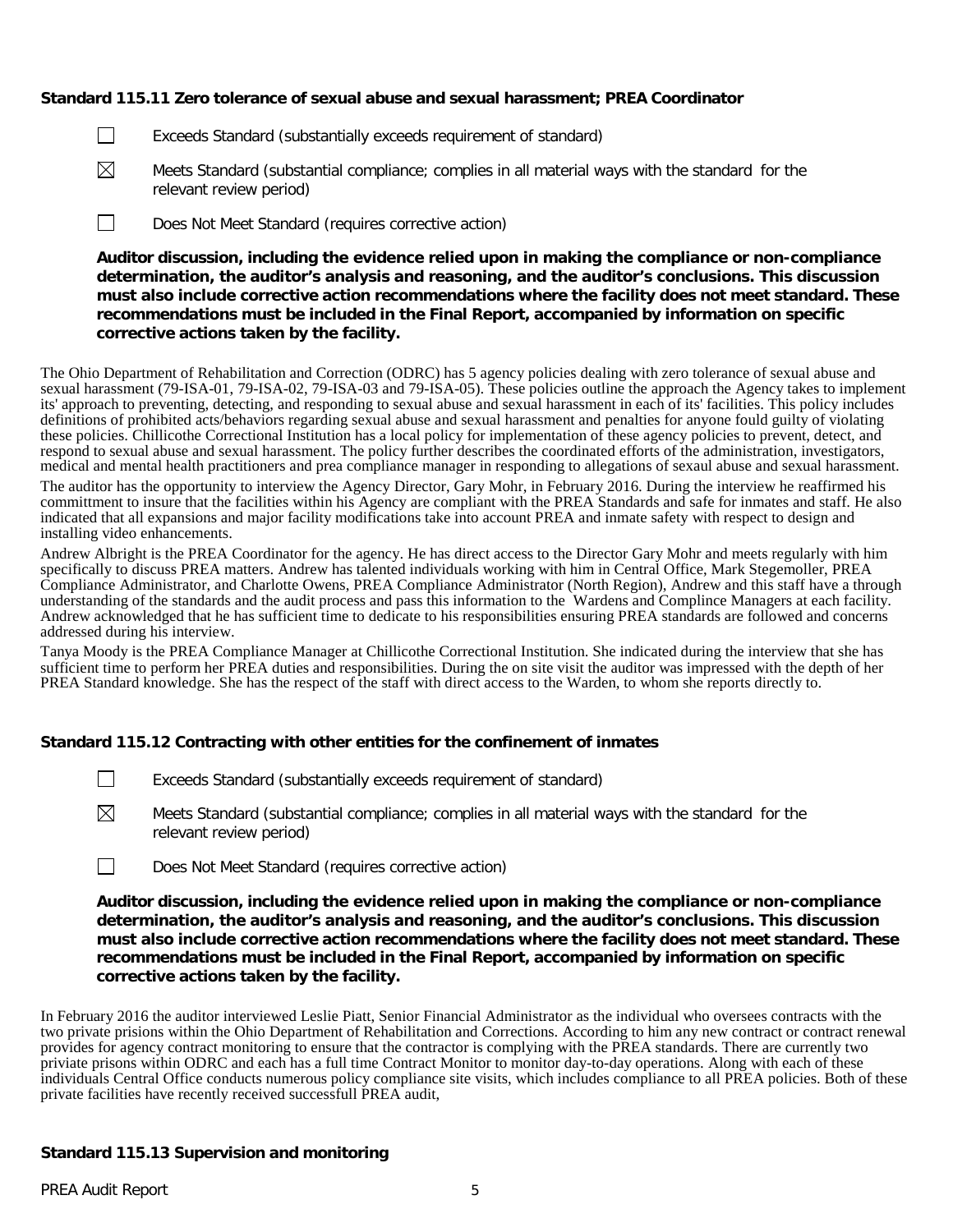- $\Box$ Exceeds Standard (substantially exceeds requirement of standard)
- $\boxtimes$ Meets Standard (substantial compliance; complies in all material ways with the standard for the relevant review period)
- $\Box$ Does Not Meet Standard (requires corrective action)

**Auditor discussion, including the evidence relied upon in making the compliance or non-compliance determination, the auditor's analysis and reasoning, and the auditor's conclusions. This discussion must also include corrective action recommendations where the facility does not meet standard. These recommendations must be included in the Final Report, accompanied by information on specific corrective actions taken by the facility.**

Chillicothe Correctional Institution has an institutional staffing plan. This plan takes into account items such as; generally accepted detention practices, physical plant, inmate population and prevalence of substantiated and unsubstantiated sexual abuse allegationsas well as the placement of video enhancements. During her interview the Warden indicated she receives a daily summary of the facility activities and it includes a report of staffing and any deviation.

There are currently 184 cameras inside Chillicothe and 10 outside. Most of the inside cameras are in general meeting areas such as classrooms, recreations areas and dining rooms. The ones placed in the living areas do not create crossing gender viewing issues for inmates showering, changing clothes or utilizing the toilet.

Interviews with intermediate supervisors demonstrated compliance to Department Policy 310-SEC-31 requiring intermediate-level and higher-level supervisors to conduct and document unannounced rounds on each shift. Agency Policy 50-PAM-02 prohibits staff from alerting other staff members that these supervisory rounds are occurring, unless such announcement is related to the legitimate operational functions of the facility. Intermediate and high level interviews indicated that they make rounds at random times visiting all areas in a random sequence.

During the February 2016 interview with Andrew Albright, PREA Coordinator he indicated he was personally involved with reviewing staffing requirements and appropriate numbers of assigned staff. He indicated he annually reviews the facility staffing taking into accounts recommendations from the Facility.

## **Standard 115.14 Youthful inmates**

- Exceeds Standard (substantially exceeds requirement of standard)
- П Meets Standard (substantial compliance; complies in all material ways with the standard for the relevant review period)



**Auditor discussion, including the evidence relied upon in making the compliance or non-compliance determination, the auditor's analysis and reasoning, and the auditor's conclusions. This discussion must also include corrective action recommendations where the facility does not meet standard. These recommendations must be included in the Final Report, accompanied by information on specific corrective actions taken by the facility.**

There are no youthful inmates at Chillicothe, therefore the standard is not applicable.

# **Standard 115.15 Limits to cross-gender viewing and searches**

 $\Box$ Exceeds Standard (substantially exceeds requirement of standard)

 $\boxtimes$ Meets Standard (substantial compliance; complies in all material ways with the standard for the relevant review period)

Does Not Meet Standard (requires corrective action)

 $\Box$ PREA Audit Report 6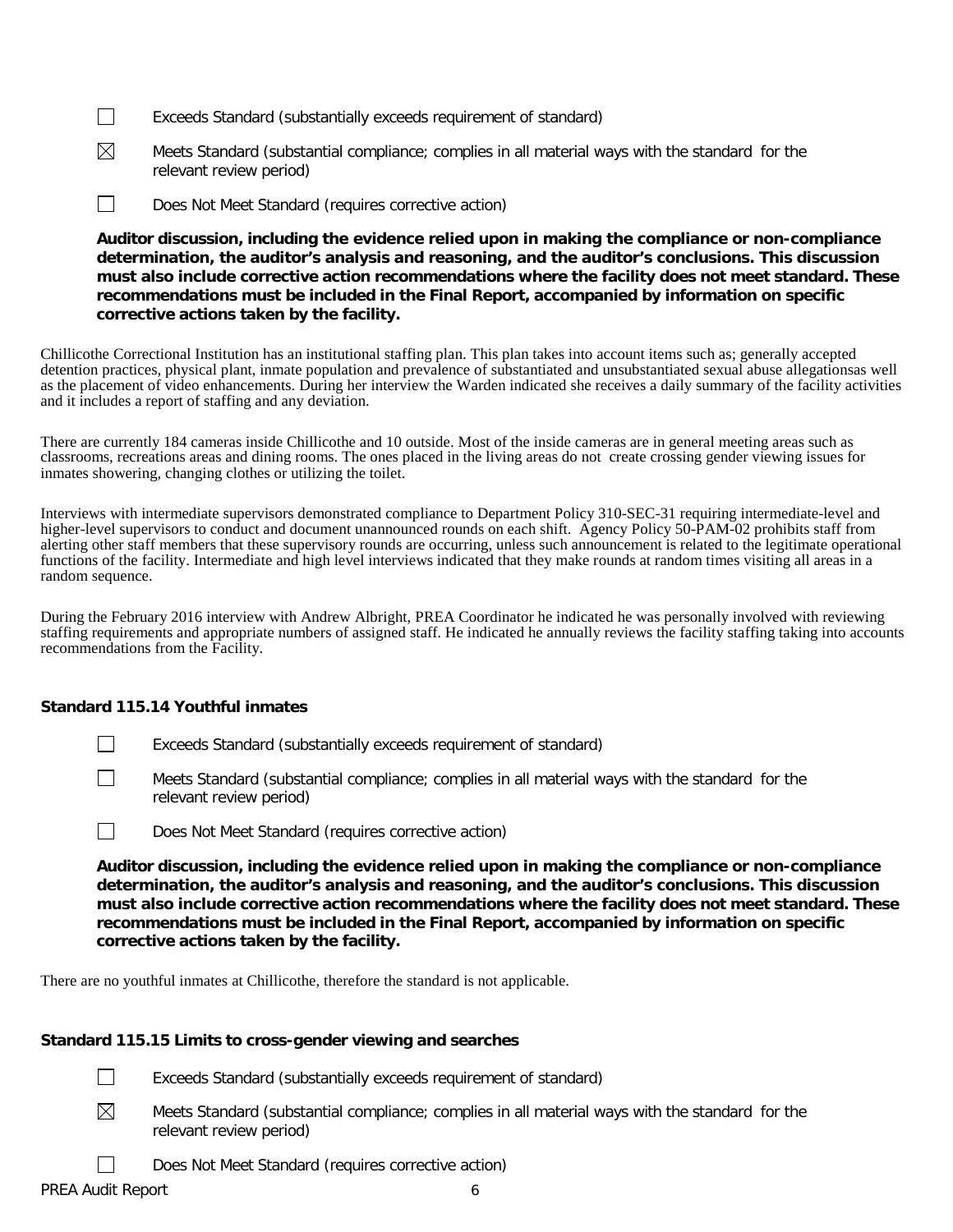# **Auditor discussion, including the evidence relied upon in making the compliance or non-compliance determination, the auditor's analysis and reasoning, and the auditor's conclusions. This discussion must also include corrective action recommendations where the facility does not meet standard. These recommendations must be included in the Final Report, accompanied by information on specific corrective actions taken by the facility.**

ODRC Policy 310-SEC-01 prohibits staff from conducting cross gender strip searches or cross-gender visual body cavity searches except in exigent circumstances or when performed by medical practitioners. The auditor reviewed training records demonstrating all staff has received training on conducting cross-gender pat-down searches of transgender and intersex inmates in a professional and respectful manner plus the required annual training for 2013, 2014 and 2015. This training lesson plan also reinforces the policy of never frisking transgender and intersex inmates for the purpose of determining genitalia status. The auditor confirmed the staff knowledge of the policy and practice during the interviews of random staff. The auditor observed female staff announcing their presence when entering the male inmate living areas. Interviews with the inmates also confirmed this practice is being done.

# **Standard 115.16 Inmates with disabilities and inmates who are limited English proficient**

- $\Box$ Exceeds Standard (substantially exceeds requirement of standard)
- $\boxtimes$ Meets Standard (substantial compliance; complies in all material ways with the standard for the relevant review period)
- $\Box$ Does Not Meet Standard (requires corrective action)

**Auditor discussion, including the evidence relied upon in making the compliance or non-compliance determination, the auditor's analysis and reasoning, and the auditor's conclusions. This discussion must also include corrective action recommendations where the facility does not meet standard. These recommendations must be included in the Final Report, accompanied by information on specific corrective actions taken by the facility.**

On arrival at the Chillicothe each inmate receives a facility handbook with information on the Agency PREA policy. This booklet contains phone numbers and addresses informing inmates how and to whom to report sexual abuse or sexual harassment. Along with this written material inmates must watch the PREA informational video. This video is close captioned and signed. At the conclusion of the video inmates are allowed to ask questions of staff regarding PREA and on information they received. For those inmates that can not speak English or where there are no staff to interpret the facility has a contract with Affordable Language Services which also provides signing for the deaf as well as providing interpretive services for all languages. .

During the site visit the auditor interviewed a mentally challenged inmatee. He indicated he received all the agency zero tolerance policy information on sexual abuse and sexual harassment. When questioned by the auditor he indicated he knew how to report sexual abuse if necessary and was aware of third party reporting if needed. In every instance where the auditor questioned staff about the use of interpreters in sexual abuse/harassment cases, the staff indicated they couldn't be used except in limited situations.

#### **Standard 115.17 Hiring and promotion decisions**

- $\perp$ Exceeds Standard (substantially exceeds requirement of standard)
- $\boxtimes$ Meets Standard (substantial compliance; complies in all material ways with the standard for the relevant review period)

 $\Box$ 

Does Not Meet Standard (requires corrective action)

**Auditor discussion, including the evidence relied upon in making the compliance or non-compliance determination, the auditor's analysis and reasoning, and the auditor's conclusions. This discussion must also include corrective action recommendations where the facility does not meet standard. These recommendations must be included in the Final Report, accompanied by information on specific corrective actions taken by the facility.**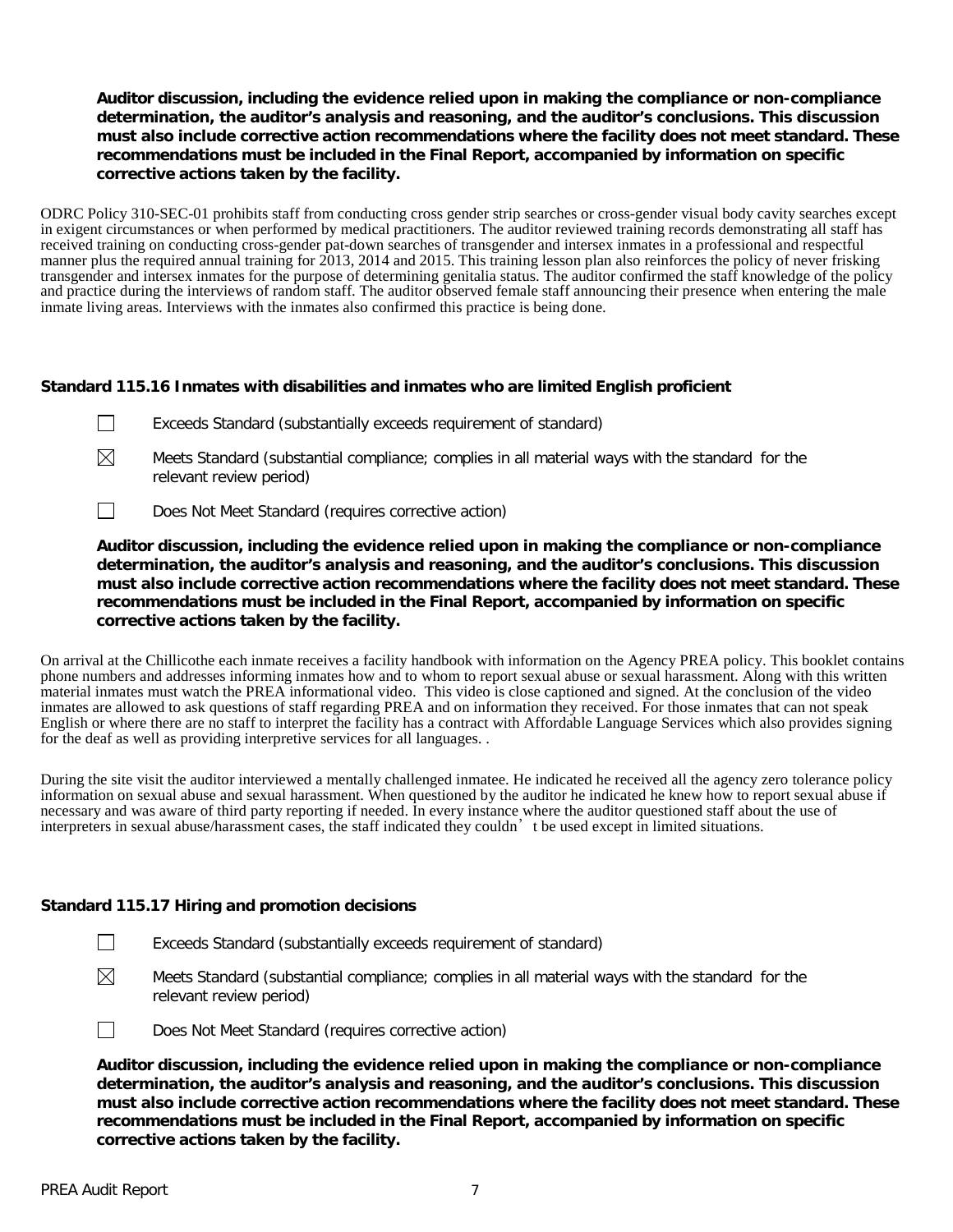The auditor interviewed Kim Rowe, Agency Human Resources Administrator in February 2016. Policy 79-ISA-01 requires that criminal background record checks be conducted on anyone (employee, contractor, volunteer) who has contact with any inmate. Employees and contractors are required to have an additional background check done at least every five years. This policy ws confirmed by Chillicothe staff as well. This facilityis currently up to date with their 5-year recheck of criminal backgrounds. The agency also has a procedure in place by which employees are asked to disclose any sexual misconduct under PREA. It is completed by December 31<sup>st</sup> of each year by the PREA Complinace Manager. The facailty is up to date on this process as well.

## **Standard 115.18 Upgrades to facilities and technologies**

|  |  | Exceeds Standard (substantially exceeds requirement of standard) |  |  |
|--|--|------------------------------------------------------------------|--|--|
|  |  |                                                                  |  |  |

- ⊠ Meets Standard (substantial compliance; complies in all material ways with the standard for the relevant review period)
- $\Box$ Does Not Meet Standard (requires corrective action)

**Auditor discussion, including the evidence relied upon in making the compliance or non-compliance determination, the auditor's analysis and reasoning, and the auditor's conclusions. This discussion must also include corrective action recommendations where the facility does not meet standard. These recommendations must be included in the Final Report, accompanied by information on specific corrective actions taken by the facility.**

Chillicothe Correctional Institution has not made any substantial expansion or modifications to the existing facility since August 20, 2012. There are currently 194 cameras throughout the complex none of which create privacy concerns. The Warden indicated that she submitted a request for camera upgrades in this budget year. She also indicated that if the money for the cameras is approved, the Sexual Abuse Review Team (SART), which includes the PREA ComplianceManager, would be involved in the camera placement decisions.

# **Standard 115.21 Evidence protocol and forensic medical examinations**

 $\boxtimes$ Exceeds Standard (substantially exceeds requirement of standard)

 $\Box$ Meets Standard (substantial compliance; complies in all material ways with the standard for the relevant review period)

 $\Box$ Does Not Meet Standard (requires corrective action)

**Auditor discussion, including the evidence relied upon in making the compliance or non-compliance determination, the auditor's analysis and reasoning, and the auditor's conclusions. This discussion must also include corrective action recommendations where the facility does not meet standard. These recommendations must be included in the Final Report, accompanied by information on specific corrective actions taken by the facility.**

Sexual Abuse and Seual Harassment investigations are at the heart of the agency zero tolerance policy after training and screenng. This was confirmed during the Agency Director interview and those intervieews conducted with the Facility Investigator and the State Police Investigator. Both Investigators attended the same Sexual Abuse training. The training content was reviewed and the protocols were found to be adapted from DOJ's Office Sexual Assault Medical Forensic Examinations publication adopted after 2011. Both State agencies go to great lengths to ensure no case is jeopardized because correct protocols are not followed.

Chillicothe utilizes the Adena Regional Medical Center is the local hospital that Dayton utilizes for all forensic exams. This examination is typically performed by a Sexual Assault Nurse Examiners (SANEs) and there is no cost to the inmate for any part of this exam or any follow up if necessary. There have been no forensic exams conducted by this hospital in the last 12 months.

The Sexual Assault Response Network Central Ohio (SARNCO) provides advocate support service for inmates housed at Chillicothee.As requested by the victim, the victim advocate accompanies and supports the victim through the forensic medical examination process and investigatory interviews and provides emotional support, crisis intervention, information, and referrals when necessary. This was verified by the auditor during the interview with the Advocate Director. There is currently a three-year MOU to provide these advocate services to victims of sexual assault. There are phone numbers and addresses posted in each of the housing Units including the death row units.. The facility also has trained Victim Support Staff members to provide advocate services on all shifts to alleged victims of assault. These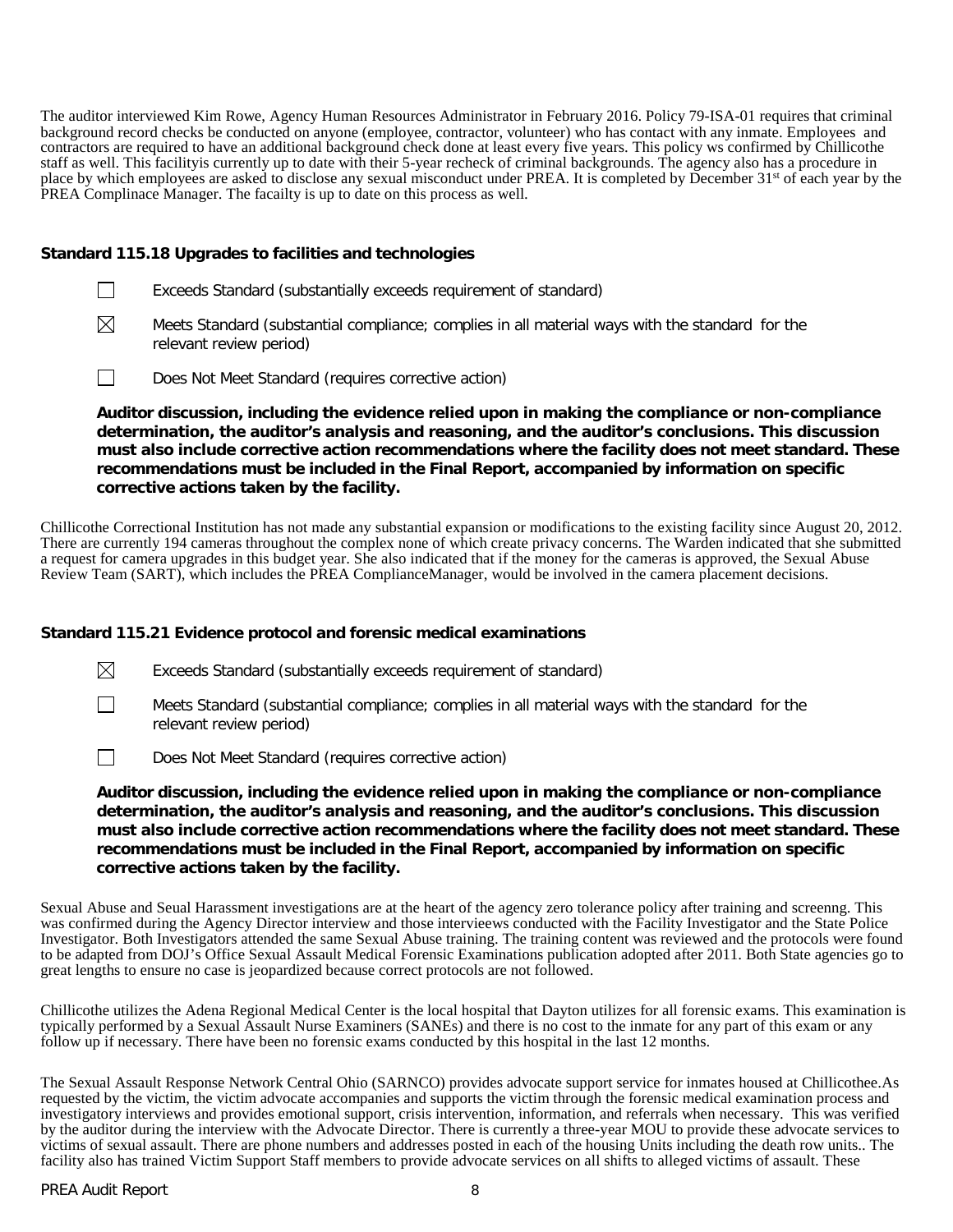qualified staff have received the additional training to provide this service. The auditor did verify the training that each receives through the training office..

## **Standard 115.22 Policies to ensure referrals of allegations for investigations**



- Exceeds Standard (substantially exceeds requirement of standard)
- $\boxtimes$

Meets Standard (substantial compliance; complies in all material ways with the standard for the relevant review period)

 $\Box$ Does Not Meet Standard (requires corrective action)

**Auditor discussion, including the evidence relied upon in making the compliance or non-compliance determination, the auditor's analysis and reasoning, and the auditor's conclusions. This discussion must also include corrective action recommendations where the facility does not meet standard. These recommendations must be included in the Final Report, accompanied by information on specific corrective actions taken by the facility.**

A Criminal Investigations or an Administrative Investigation must be conducted for all allegations of sexual abuse and sexual harassment. This is a mandatory requirement of ODRC policy 79-ISA-01. stipulating that allegations of sexual abuse are referred for investigation to an agency with the legal authority to conduct criminal investigations, unless the allegation does not involve potentially criminal behavior. Those not rising to the elements of a crime are handled administratively by the facility investigator. ir ODRC has a written MOU with the Ohio State Highway Patrol outlining their responsibilities in the process of handling sexual abuse investigations. This investigation policy for sexual abuse investigations is published on the ODRC website.

# **Standard 115.31 Employee training**

- ⊠ Exceeds Standard (substantially exceeds requirement of standard)
- $\Box$ Meets Standard (substantial compliance; complies in all material ways with the standard for the relevant review period)
- $\Box$ Does Not Meet Standard (requires corrective action)

**Auditor discussion, including the evidence relied upon in making the compliance or non-compliance determination, the auditor's analysis and reasoning, and the auditor's conclusions. This discussion must also include corrective action recommendations where the facility does not meet standard. These recommendations must be included in the Final Report, accompanied by information on specific corrective actions taken by the facility.**

ODRC puts a strong emphasis on staff training. Each staff member, regardless of title, is trained as a first responder. At the conclusion of the mandatory PREA training each staff member must take and pass acurriculum exam. Should they fail to pass the test the individual must retake the class. The training curriculum follows all criteria outlined in the standard. All staff interviewed were clear on their responsibilities in dealing with sexual abuse and sexual harassment. All staff carry a laminated card which outlines how to respond to any sexual abuse case so that safety of the prisoner is paramount and evidence is preserved to ensure a successful prosecution. ODRC training requirement is that all staff receive PREA training annually instead of every two years as the standard requires. The auditor verified that staff at Chillicothe received the mandatory PREA training for years 2013, 2014, and 2015.

# **Standard 115.32 Volunteer and contractor training**

- $\Box$ Exceeds Standard (substantially exceeds requirement of standard)
- ⊠ Meets Standard (substantial compliance; complies in all material ways with the standard for the relevant review period)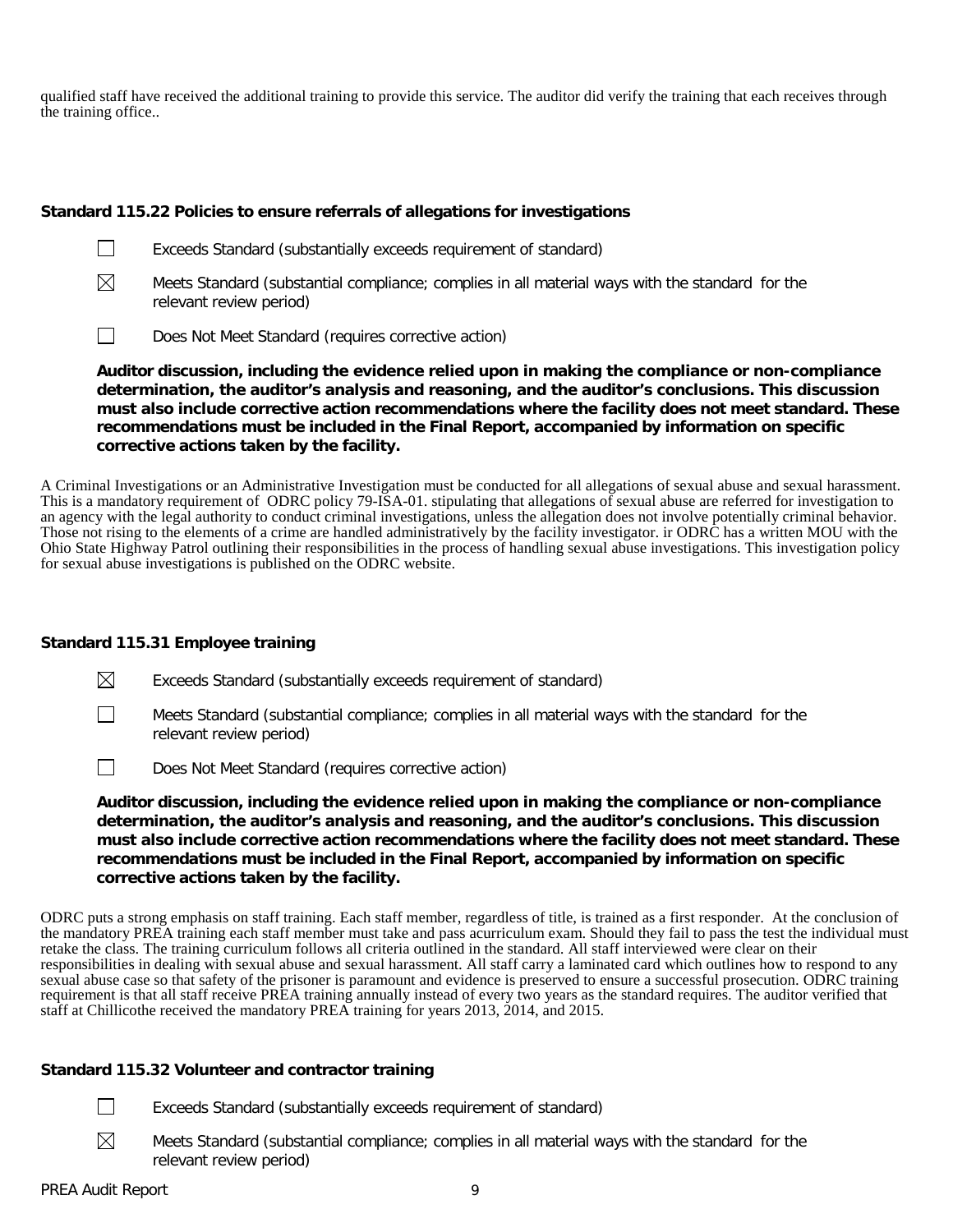$\Box$ Does Not Meet Standard (requires corrective action)

**Auditor discussion, including the evidence relied upon in making the compliance or non-compliance determination, the auditor's analysis and reasoning, and the auditor's conclusions. This discussion must also include corrective action recommendations where the facility does not meet standard. These recommendations must be included in the Final Report, accompanied by information on specific corrective actions taken by the facility.**

Contractors and volunteers at the Chillicothe receive the ODRC PREA training prior to assuming their responsibilities. The auditor reviewed training records in which they sign acknowledging understanding and receiving this training. Contractor and Volunteer training documents demonstrate each received this training prior to assuming their duties. An interviews conducted with a contractor confirmed was received before working and included the consequences for any violation to the ODRC policy.

# **Standard 115.33 Inmate education**

- $\Box$ Exceeds Standard (substantially exceeds requirement of standard)
- ⊠ Meets Standard (substantial compliance; complies in all material ways with the standard for the relevant review period)
- $\Box$ Does Not Meet Standard (requires corrective action)

**Auditor discussion, including the evidence relied upon in making the compliance or non-compliance determination, the auditor's analysis and reasoning, and the auditor's conclusions. This discussion must also include corrective action recommendations where the facility does not meet standard. These recommendations must be included in the Final Report, accompanied by information on specific corrective actions taken by the facility.**

Each inmate arriving at Chillicothe receives an orientation booklet upon the day of arrival. This booklet contains information explaining the agency's zero-tolerance policy regarding sexual abuse and sexual harassment and how to report incidents or suspicions of sexual abuse or sexual harassment verbally, anonymously and in writing. It also contains the contact information for support services from the Sexual Assault Response Network Central Ohio (SARNCO). Within seven days of arrival the inmate receives an in-depth orientation to the acilty and on PREA. This includes a video that is close captioned and signed with a question and answer session with a staff member upon completion of the video. Interviews conducted with the intake staff and interviews conducted with inmates confirmed that information is provided both verbally and in writing. The facility provided documentation those inmates who have been at the institution prior to the implementation of PREA received written materials and viewed the video.

#### **Standard 115.34 Specialized training: Investigations**

- $\Box$ Meets Standard (substantial compliance; complies in all material ways with the standard for the relevant review period)
- $\Box$ Does Not Meet Standard (requires corrective action)

**Auditor discussion, including the evidence relied upon in making the compliance or non-compliance determination, the auditor's analysis and reasoning, and the auditor's conclusions. This discussion must also include corrective action recommendations where the facility does not meet standard. These recommendations must be included in the Final Report, accompanied by information on specific corrective actions taken by the facility.**

The Chillicothe Investigator and the Ohio State Highway Patrol Investigator both attended the same PREA Investigators Training through the Moss Group. During each of their interviews they indicated the specialized training each received included techniques for interviewing sexual abuse victims, proper use of Miranda and Garrity warnhe Chillicothe Investigator and the Ohio State Highway Patrol Investigator both attended the same PREA Investigators Training through the Moss Group. During each of their interviews they indicated the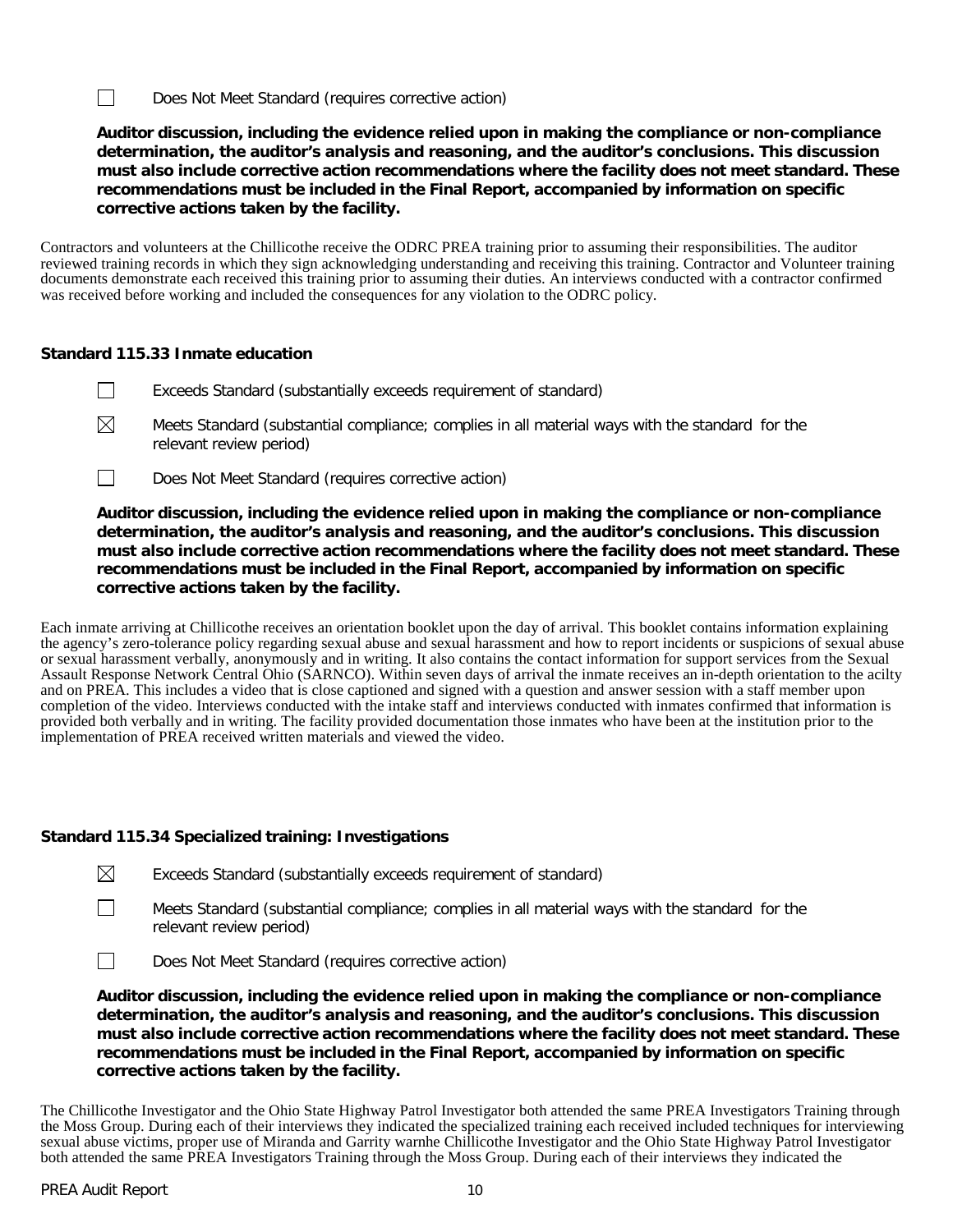specialized training each received included techniques for interviewing sexual abuse victims, proper use of Miranda and Garrity warnings, sexual abuse evidence collection in confinement settings, and the criteria and evidence required to substantiate a case for administrative action or prosecution referral. Among other things, this training ensures proper communication is achieved so that cases are not lost due to poor communications. During the inbestgative process each keeps the other informed through constant contact via the phone or email.

The facility investigator confirmed he takes into account the mental illnesses, intellectual disabilities, and other issues that evolve when conducting his investigations. The auditor was able to see the excellent working relationship between both agencies.

ings, sexual abuse evidence collection in confinement settings, and the criteria and evidence required to substantiate a case for administrative action or prosecution referral. Among other things, this training ensures proper communication is achieved so that cases are not lost due to poor communications. During the inbestgative process each keeps the other informed through constant contact via the phone or email.

The facility investigator confirmed he takes into account the mental illnesses, intellectual disabilities, and other issues that evolve when conducting his investigations. The auditor was able to see the excellent working relationship between both agencies.

#### **Standard 115.35 Specialized training: Medical and mental health care**

- $\Box$ Exceeds Standard (substantially exceeds requirement of standard)
- $\boxtimes$ Meets Standard (substantial compliance; complies in all material ways with the standard for the relevant review period)
- $\Box$ Does Not Meet Standard (requires corrective action)

**Auditor discussion, including the evidence relied upon in making the compliance or non-compliance determination, the auditor's analysis and reasoning, and the auditor's conclusions. This discussion must also include corrective action recommendations where the facility does not meet standard. These recommendations must be included in the Final Report, accompanied by information on specific corrective actions taken by the facility.**

ODRC policy requires that all full- and part-time medical and mental health care practitioners are trained to detect and assess signs of sexual abuse and sexual harassment, how to preserve physical evidence of sexual abuse, how to respond effectively and professionally to victims of sexual abuse and sexual harassment; and how and to whom to report all allegations or suspicions of sexual abuse and sexual harassment. Interviews with medical and mental health staff confirmed they had received this training over and above the mandatory PREA training. The auditor also had the opportunity to review a random sampling of medical and mental health staff training records confirming this training was received

#### **Standard 115.41 Screening for risk of victimization and abusiveness**

- ⊠ Exceeds Standard (substantially exceeds requirement of standard)
- $\perp$ Meets Standard (substantial compliance; complies in all material ways with the standard for the relevant review period)
- $\Box$ Does Not Meet Standard (requires corrective action)

**Auditor discussion, including the evidence relied upon in making the compliance or non-compliance determination, the auditor's analysis and reasoning, and the auditor's conclusions. This discussion must also include corrective action recommendations where the facility does not meet standard. These recommendations must be included in the Final Report, accompanied by information on specific corrective actions taken by the facility.**

During the week, each inmate at Chillicothe receives a screening for risk of sexual abuse victimization or sexual abusiveness toward other inmates upon his arrival. Inmates wait no longer than 72 hours after arrival. The auditor observed the following intake process while at Chillicothe. Upon admission to the facility, the inmate is immediately assessed by the Medical Department. The assigned nurse initiates the assessment and completes the first screen. The Nurse asks: 1) if the inmate has a mental, physical, or developmental disability; (2) The age of the inmate:<br>in the physical disability: (2) The inmate: in Ginding physicial their dine fittine ate has previously been incarcerated. (5) Whether the inm<br>int; hether the inm inmate's criminal history is exclusively nonviolent;<br>child:(7) Whether the inmate is or is perceived to be gay, lesbian, bisexual, transgender, intersex, or gender nonconforming;

child;(7) Whether the inmate is or is perceived to be gay, lesbian, bisexual, transgender, intersex, or gender nonconforming; (8) W<br>the inmate has previously experienced sexual victimization; entersex, or gender nonconform

PREA Audit Report 11 inmate is detained solely for civil immigration purposes. The Nurse also determines if the inmate is perceived to be gender nonconforming.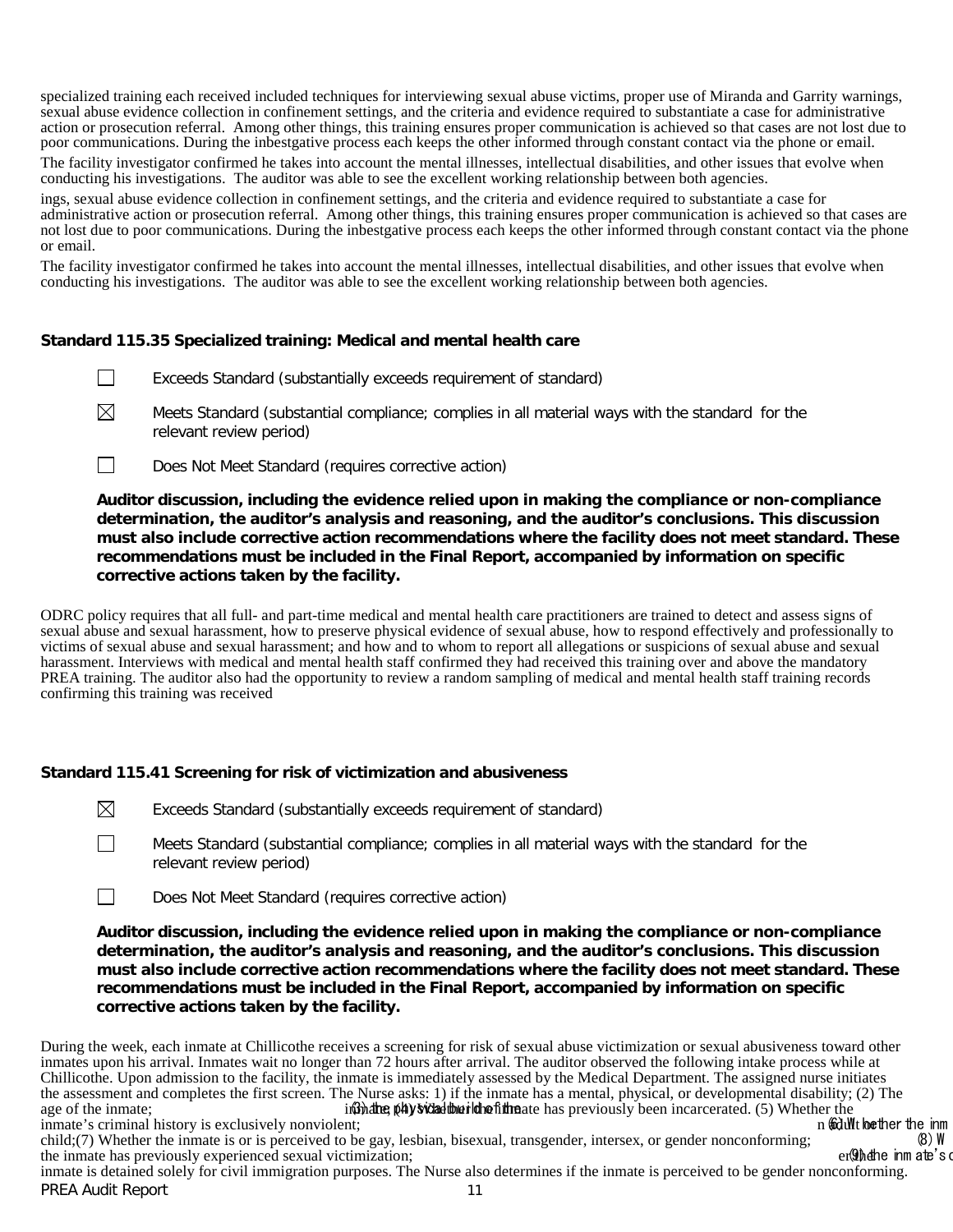Any inmate who may be at risk based on this screening is immediately sent to mental health and or medical. Upon completeing this part of the assessment it is placed into a queue for the Case Managers part in the process. It is important to note that the entire risk assessment is electronic with notifications popping up to the next staff person in the process so no inmates gets lost in the process. The ODRC PREA Risk Assessment Process was originally implemented using paper forms and scanned into their document imaging system (Onbase). This continued until their automated PREA Assessment Process was put into production on September 8, 2014. This system allows each facility to easily share information throughout the Agency as well.

The Case Managers check their "In-Progress" assessments at least daily and complete the second screen. The assessment then goes into the Unit Manager queue. The Unit Managers check their "Pending UM" cases and determines if the inmate does not need a PREA Classification or they recommend a classification: Victim (High Risk): Previous victim of sexual abuse in an institution setting – automatic classification, Abuser (High Risk): Previously sexually abused another in an institution setting – automatic classification, Potential Victim: At risk of victimization, Potential Abuser: At risk of abusing.The Case Managers check their "In-Progress" assessments at least daily and complete the second screen. The assessment then goes into the Unit Manager queue. The Unit Managers check their "Pending UM" cases and determines if the inmate does not need a PREA Classification or they recommend a classification: Victim (High Risk): Previous victim of sexual abuse in an institution setting – automatic classification, Abuser (High Risk): Previously sexually abused another in an institution setting – automatic classification, Potential Victim: At risk of victimization, Potential Abuser: At risk of abusing.

If a PREA Classification is recommended, the UMC in conjunction with the Unit Team determines the final classification and develops the PREA Accommodation Strategy. This strategy addresses housing, programs, work and education with the goal of keeping the inmates safe. All transgender and intersex inmates are automatically referred to the PREA Accommodation Strategy Team. This team is chaired by the PREA Compliance Manager and includes the Unit Team, Medical and Mental Health staff. The teams meet with the inmate to discuss his views and develop a PREA Accommodation Strategy.

The policy also requires that the facility reassess each inmate's risk of victimization or abusiveness within 30 days after the inmate's arrival at the facility, based upon any additional, relevant information received by the facility since the intake screening. Typically this reassessment is done within 14 days after arrival.

# **Standard 115.42 Use of screening information**

- П Exceeds Standard (substantially exceeds requirement of standard)
- ⊠ Meets Standard (substantial compliance; complies in all material ways with the standard for the relevant review period)
- $\Box$ Does Not Meet Standard (requires corrective action)

**Auditor discussion, including the evidence relied upon in making the compliance or non-compliance determination, the auditor's analysis and reasoning, and the auditor's conclusions. This discussion must also include corrective action recommendations where the facility does not meet standard. These recommendations must be included in the Final Report, accompanied by information on specific corrective actions taken by the facility.**

The intake staff member at Chillicothe went into detail on how the information gleaned from the intake process along with information from the PRE-Sentence Report is used for makinng housing, bed, work, education, and program assignments with the goal of keeping separate those inmates at high risk of being sexually victimized from those at high risk of being sexually abusive. The placement of transgendered and/or intersex inmates is done only after a careful review of each case by the PAST (PREA Accommodation Strategy Team) committee.Transgender and Intersex inmates receive a face-to-face review at least every six months where their program assignment, work assignment, discipline record as well as their views with respect to their safety is questioned.

# **Standard 115.43 Protective custody**

- Exceeds Standard (substantially exceeds requirement of standard)
- ⊠ Meets Standard (substantial compliance; complies in all material ways with the standard for the relevant review period)
- $\mathbf{I}$ Does Not Meet Standard (requires corrective action)

# **Auditor discussion, including the evidence relied upon in making the compliance or non-compliance**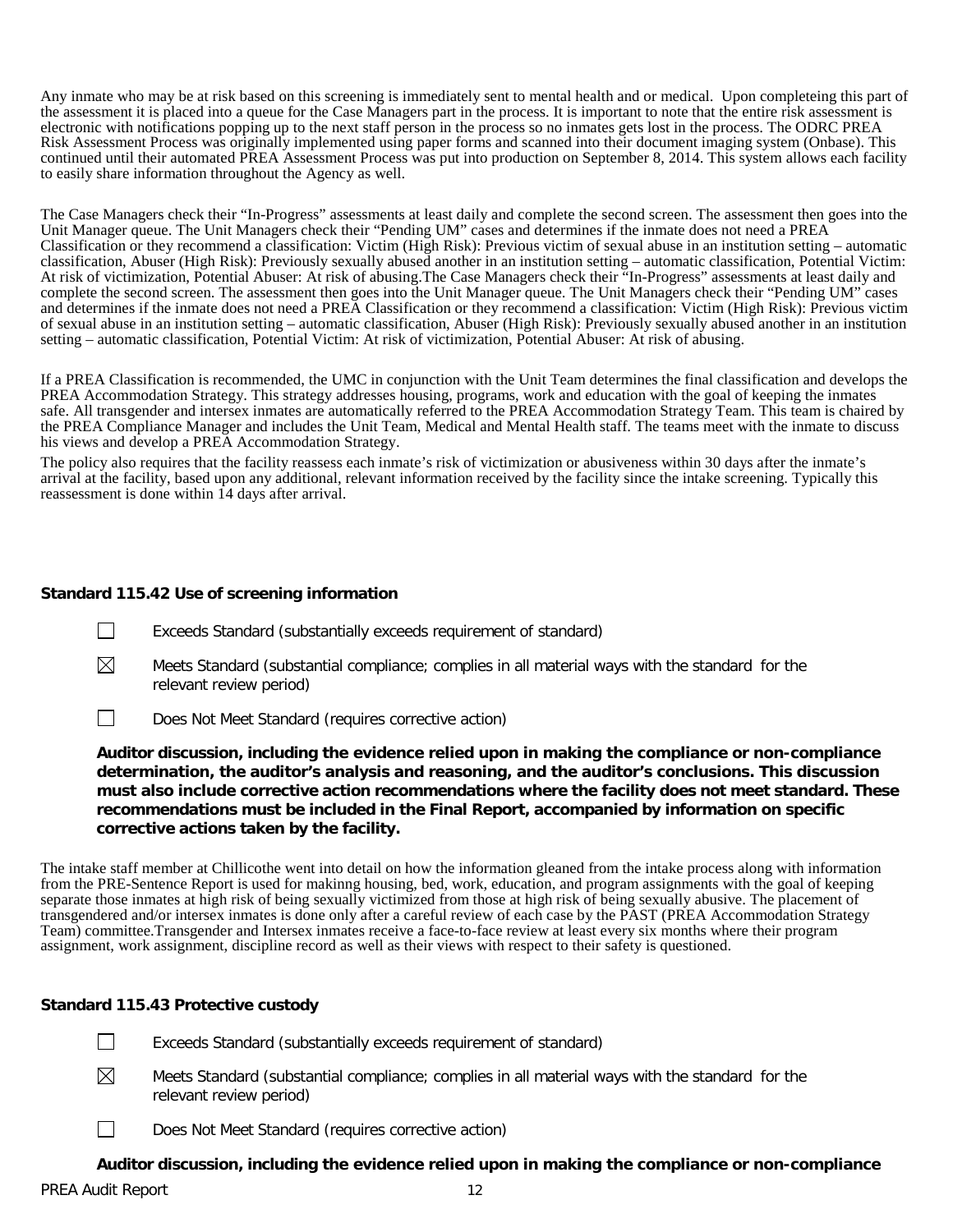# **determination, the auditor's analysis and reasoning, and the auditor's conclusions. This discussion must also include corrective action recommendations where the facility does not meet standard. These recommendations must be included in the Final Report, accompanied by information on specific corrective actions taken by the facility.**

ODRC policy 79-ISA-04 prohibits the placing of inmates at high risk for sexual victimization in involuntary segregated housing unless an assessment of all available alternatives has been made and a determination has been made that there is no available alternative means of separation from likely abusers. There has been no case where segregation was used to place inmates at high risk of victimization in the last 12 months. This was confirmed with both the Warden and Segregation Supervisor. Inmates interviewed, at risk for victimization, indicated they were never place in segregation.

# **Standard 115.51 Inmate reporting**

- Exceeds Standard (substantially exceeds requirement of standard)
- $\boxtimes$ Meets Standard (substantial compliance; complies in all material ways with the standard for the relevant review period)
- $\Box$ Does Not Meet Standard (requires corrective action)

**Auditor discussion, including the evidence relied upon in making the compliance or non-compliance determination, the auditor's analysis and reasoning, and the auditor's conclusions. This discussion must also include corrective action recommendations where the facility does not meet standard. These recommendations must be included in the Final Report, accompanied by information on specific corrective actions taken by the facility.**

Inmates at Chillicothe have numerous ways to privately report sexual abuse and sexual harrassment. Inmates can send sealed mail to the Warden, Central Office staff, they can call numbers provided to Central Office Investigators, they can verbally tell staff or have their familiy or friends make allegation via the agency web site, calling the institution directly or by calling Central Office. Chillicothe inmates are also provided a phone number and address to contact Franklin County Juvenile Detention Facility should they want to contact an Agency not related to as the way for their inmates to report abuse or harassment to a public or private entity or office that is not part of the agency. There is an MOU with this agency that requires immediately notifying the facility that a report of sexual abuse had been made. The inmate may make the alleged abuse report confidentially to the number indicated on the posters throughout the facility. This number is monitored 24 hours a day. Franklin County Detention Facility notifies the Chief Inspector for ODRC who in turns immediately notifies the facility Investigator so a PREA case can be initiated. Random inmate interviews confirmed inmates were aware of ways to report sexual abuse should they need to.

ODRC policy 79-ISA-01 mandates that staff accept reports of sexual assault and sexual harassment made verbally, in writing, anonymously, and from third parties. Staff is required to document verbal reports. This mandate was confirmed to the auditor during random staff interviews and with the interview with the investigator.

#### **Standard 115.52 Exhaustion of administrative remedies**

- Exceeds Standard (substantially exceeds requirement of standard)
- Meets Standard (substantial compliance; complies in all material ways with the standard for the relevant review period)

Does Not Meet Standard (requires corrective action)

**Auditor discussion, including the evidence relied upon in making the compliance or non-compliance determination, the auditor's analysis and reasoning, and the auditor's conclusions. This discussion must also include corrective action recommendations where the facility does not meet standard. These recommendations must be included in the Final Report, accompanied by information on specific corrective actions taken by the facility.**

Chillicothe does not have administrative procedures through the inmate grievance process regarding sexual abuse complaints. THE

 $\Box$ 

 $\perp$ 

 $\mathbf{1}$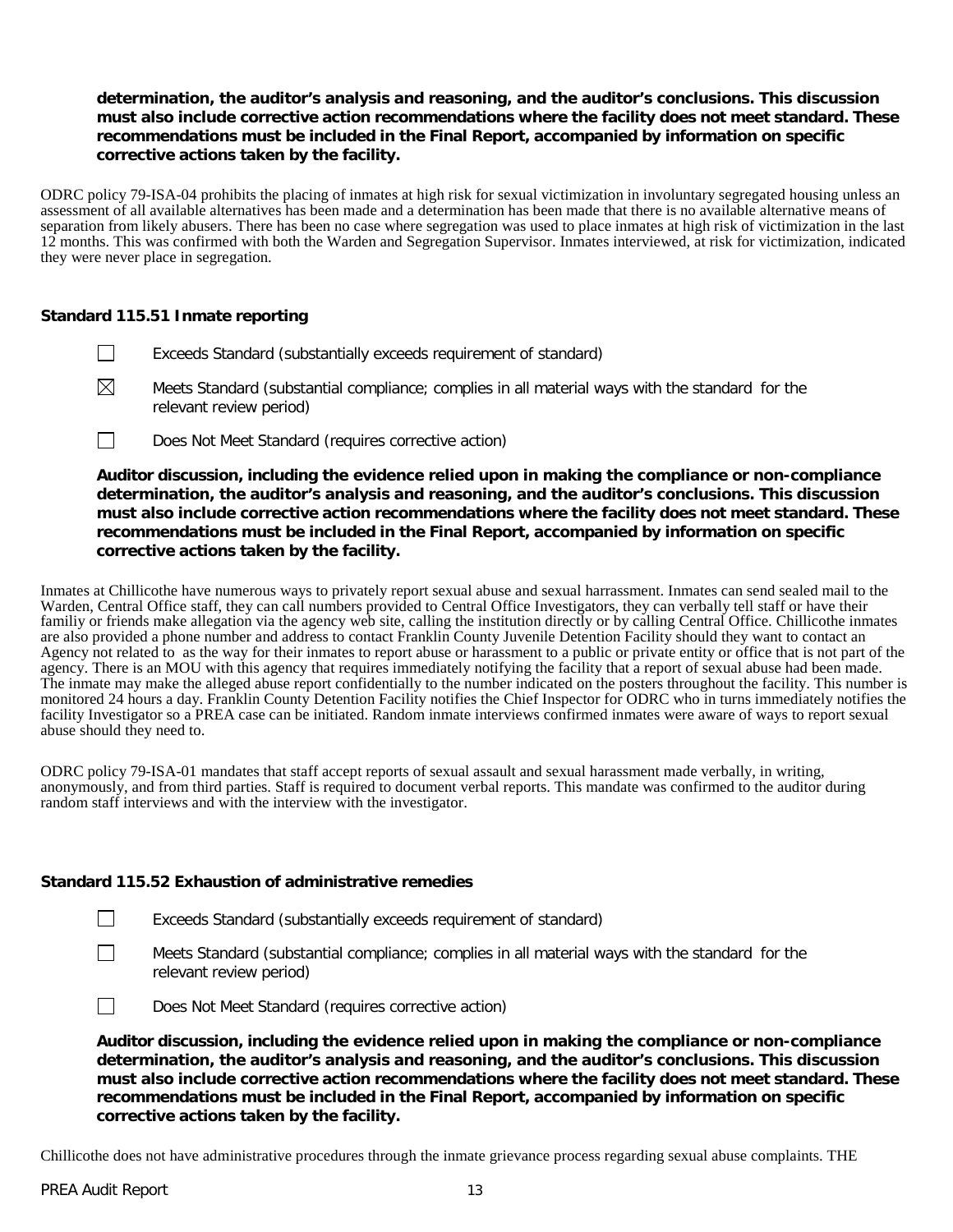#### STANDARD IS NOT APPLICABLE

 $\Box$ 

#### **Standard 115.53 Inmate access to outside confidential support services**

- Exceeds Standard (substantially exceeds requirement of standard)
- $\boxtimes$ Meets Standard (substantial compliance; complies in all material ways with the standard for the relevant review period)
- $\Box$ Does Not Meet Standard (requires corrective action)

**Auditor discussion, including the evidence relied upon in making the compliance or non-compliance determination, the auditor's analysis and reasoning, and the auditor's conclusions. This discussion must also include corrective action recommendations where the facility does not meet standard. These recommendations must be included in the Final Report, accompanied by information on specific corrective actions taken by the facility.**

The Sexual Assault Response Network Central Ohio (SARNCO) provides Chillicothe inmate victims of sexual abuse emotional support services. Posters were observed throughout the facility list the mailing address and phone number for this group and letters mailed out to this agency are treated as confidential correspondence meaning the envelope is sealed by the inmate and not opened. The phone number is listed, and can be dialed from the inmate phone without a charge. The auditor spoke with Director Heather Murphy who confirmed an MOU with the facility to provide support services with victims of sexual abue. She also confimed some of the inmates at Chillicothe have taken advantage of the services they provide. The three year MOUexpires in 2017. The auditor spoke with the Director who confirmed the service that the Center would provide. Random interviews with inmates reflected that they were aware of the posters around the facility but since they had no specific need, were not sure of the services provided.

#### **Standard 115.54 Third-party reporting**

- $\Box$ Exceeds Standard (substantially exceeds requirement of standard)
- $\boxtimes$ Meets Standard (substantial compliance; complies in all material ways with the standard for the relevant review period)
- $\Box$ Does Not Meet Standard (requires corrective action)

**Auditor discussion, including the evidence relied upon in making the compliance or non-compliance determination, the auditor's analysis and reasoning, and the auditor's conclusions. This discussion must also include corrective action recommendations where the facility does not meet standard. These recommendations must be included in the Final Report, accompanied by information on specific corrective actions taken by the facility.**

ODRC web page has a direct link for a family member or friend to make a PREA allegation on behalf of any inmate incarcerated at Chillicothe . The Auditor observed posters at the entrance to the facility and in the visiting room alerting visitors how to make a report on behalf of an inmate. Interviews with inmates indicated they were generally aware of third party reporting and how to accomplish it.

#### **Standard 115.61 Staff and agency reporting duties**

- Exceeds Standard (substantially exceeds requirement of standard)  $\perp$
- $\boxtimes$ Meets Standard (substantial compliance; complies in all material ways with the standard for the relevant review period)
- П Does Not Meet Standard (requires corrective action)

# **Auditor discussion, including the evidence relied upon in making the compliance or non-compliance**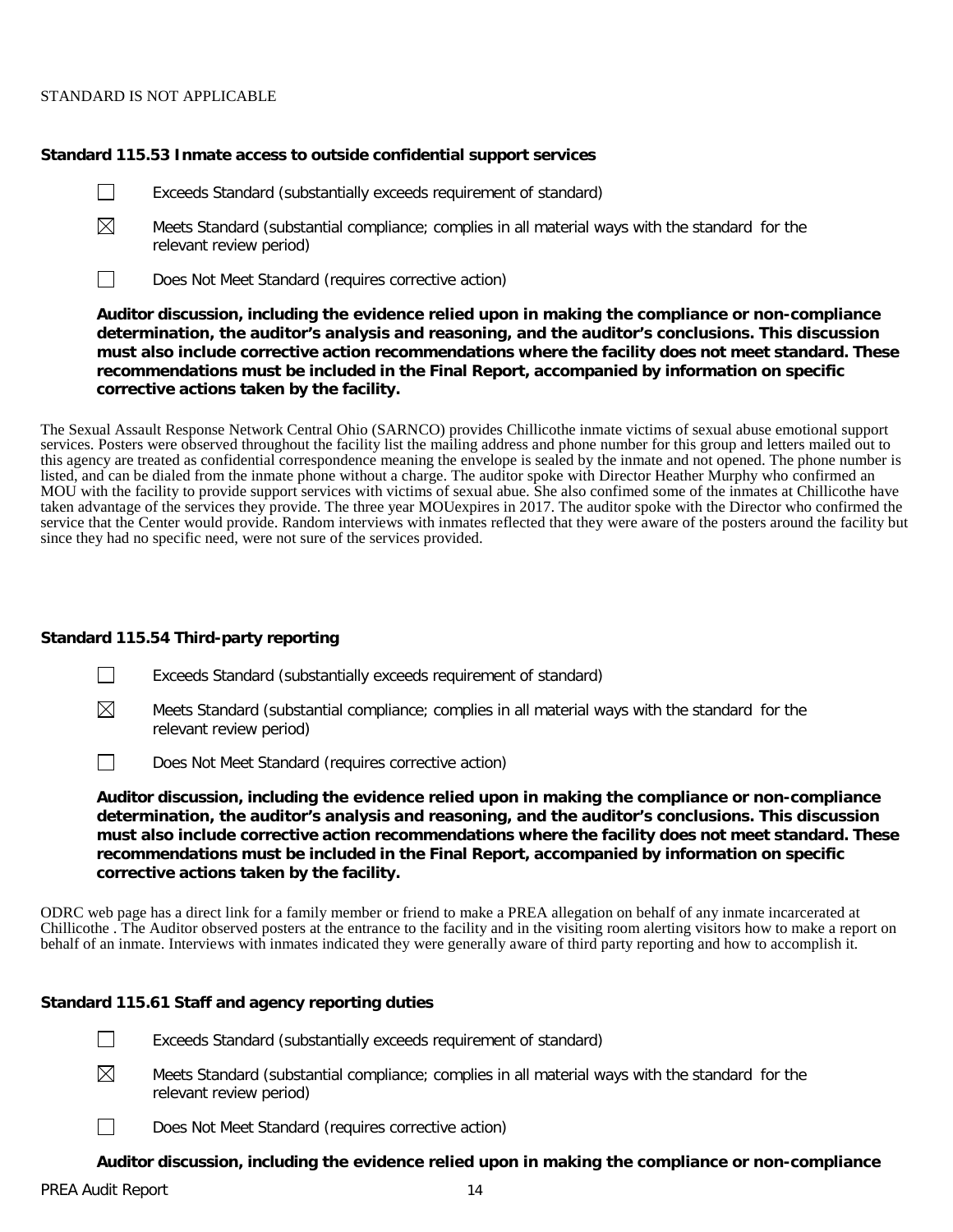# **determination, the auditor's analysis and reasoning, and the auditor's conclusions. This discussion must also include corrective action recommendations where the facility does not meet standard. These recommendations must be included in the Final Report, accompanied by information on specific corrective actions taken by the facility.**

Policy 79-ISA-02 requires all staff to report immediately any knowledge, suspicion, or information regarding an incident of sexual abuse or sexual harassment that occurred in a facility, as well as retaliation against inmates or staff who reported such an incident, and any staff neglect or violation of responsibilities that may have contributed to an incident or retaliation. This same policy prohibits staff from revealing any information related to a sexual abuse report to anyone other than to the extent necessary, to make treatment, investigation, and other security and management decisions. Interviews with staff and a review of investigative files indicted compliance to this reporting requirement.

# **Standard 115.62 Agency protection duties**

- $\mathbf{1}$ Exceeds Standard (substantially exceeds requirement of standard)
- $\boxtimes$ Meets Standard (substantial compliance; complies in all material ways with the standard for the relevant review period)
- $\Box$ Does Not Meet Standard (requires corrective action)

**Auditor discussion, including the evidence relied upon in making the compliance or non-compliance determination, the auditor's analysis and reasoning, and the auditor's conclusions. This discussion must also include corrective action recommendations where the facility does not meet standard. These recommendations must be included in the Final Report, accompanied by information on specific corrective actions taken by the facility.**

79-ISA-02 policy requires that anytime the agency or facility learns that an inmate is subject to a substantial risk of imminent sexual abuse, it takes immediate action to protect the inmate. Staff interviewed indicated that they would follow the same protocols as if an inmate actually reported he was sexually assaulted should they learn an inmate is in imminent danger of being sexually abused. The inmate would be immediately secured, supervisor notified, Investigator and PREA Manager notified. The process was also reaffirmed during the Warden interview. She indicated that there were no reported inmates at substantial risk during the last 12 months.

# **Standard 115.63 Reporting to other confinement facilities**

- $\Box$ Exceeds Standard (substantially exceeds requirement of standard)
- $\boxtimes$ Meets Standard (substantial compliance; complies in all material ways with the standard for the relevant review period)
- $\Box$ Does Not Meet Standard (requires corrective action)

**Auditor discussion, including the evidence relied upon in making the compliance or non-compliance determination, the auditor's analysis and reasoning, and the auditor's conclusions. This discussion must also include corrective action recommendations where the facility does not meet standard. These recommendations must be included in the Final Report, accompanied by information on specific corrective actions taken by the facility.**

ODRC policy 79-ISA-02 requires that, upon receiving an allegation that an inmate was sexually abused while confined at another facility, the Warden of the facility must notify the head of the facility or appropriate office of the agency/facility within 72 hours where sexual abuse is alleged to have occurred. The auditor reviewed two cases during the site visit. The first involved an allegation made on the day of arrival at Chillocothe of sexual abuse at the sending facility. The facility Warden where the allegation of sexual abuse took place was notified on the next day via FAX to initiate an investigation. The second case involved the ChillocotheWarden receiving a notification from a facility where a Chillicothe inmate was just transfered alleging sexual abuse while an inmate at Chillicothe. The Chillicothe Warden received the notice the same day the allegation was made at the receiving facility.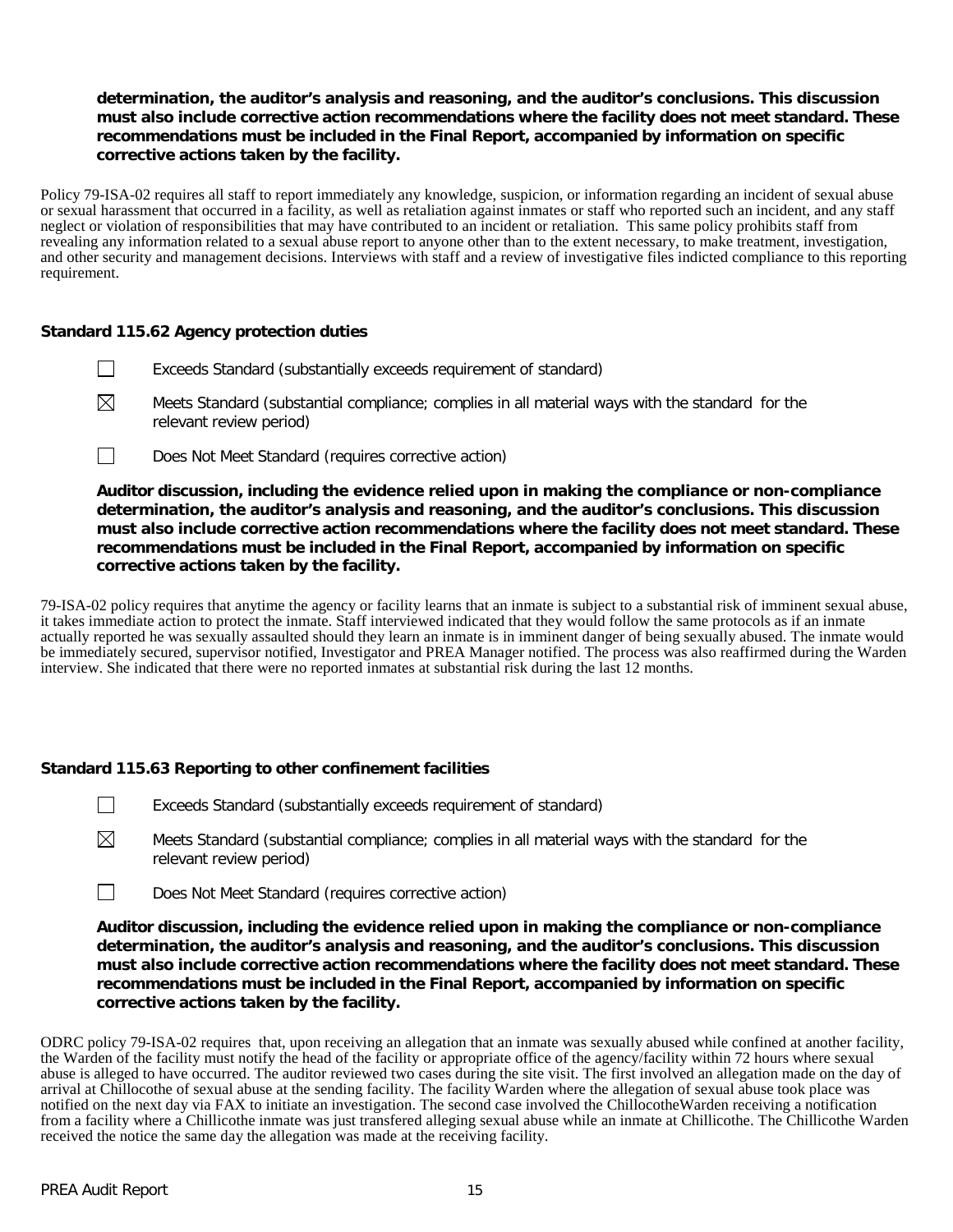# **Standard 115.64 Staff first responder duties**

- $\boxtimes$ Exceeds Standard (substantially exceeds requirement of standard)
- $\Box$ Meets Standard (substantial compliance; complies in all material ways with the standard for the relevant review period)
- $\Box$ Does Not Meet Standard (requires corrective action)

**Auditor discussion, including the evidence relied upon in making the compliance or non-compliance determination, the auditor's analysis and reasoning, and the auditor's conclusions. This discussion must also include corrective action recommendations where the facility does not meet standard. These recommendations must be included in the Final Report, accompanied by information on specific corrective actions taken by the facility.**

The Agency Policy (79-ISA-02) clearly specifies procedures for all staff to respond to an allegation of sexual abuse, Regarless of rank or title each staff member at Chillicothe is trained as first responders to allegations of sexual abuse. The random staff interviewed displayed a genuine committment to ensure the safety and the well-being of the alleged victim while ensuring that physical evidence is not destroyed or contaminated. The staff that the auditor interviewed were well versed from memory on what and what not to do.

# **Standard 115.65 Coordinated response**

- $\Box$ Exceeds Standard (substantially exceeds requirement of standard)
- $\boxtimes$ Meets Standard (substantial compliance; complies in all material ways with the standard for the relevant review period)
- $\Box$ Does Not Meet Standard (requires corrective action)

**Auditor discussion, including the evidence relied upon in making the compliance or non-compliance determination, the auditor's analysis and reasoning, and the auditor's conclusions. This discussion must also include corrective action recommendations where the facility does not meet standard. These recommendations must be included in the Final Report, accompanied by information on specific corrective actions taken by the facility.**

Chillicothe Correctional Institution Zero Tolerance Policy CCl-26 is the written institutional plan coordinating all actions to be taken in response to a seexual abuse incident among staff first responders, medical and mental health practitioners, investigators, and facility leadership. During the specialized staff interviews and the interview with the Warden and PREA Complinace Manager each elaborated on the content of this policy and discussed their roles in the coordinated response.

#### **Standard 115.66 Preservation of ability to protect inmates from contact with abusers**

- $\Box$ Exceeds Standard (substantially exceeds requirement of standard)
- ⊠

Meets Standard (substantial compliance; complies in all material ways with the standard for the relevant review period)



Does Not Meet Standard (requires corrective action)

**Auditor discussion, including the evidence relied upon in making the compliance or non-compliance determination, the auditor's analysis and reasoning, and the auditor's conclusions. This discussion must also include corrective action recommendations where the facility does not meet standard. These recommendations must be included in the Final Report, accompanied by information on specific corrective actions taken by the facility.**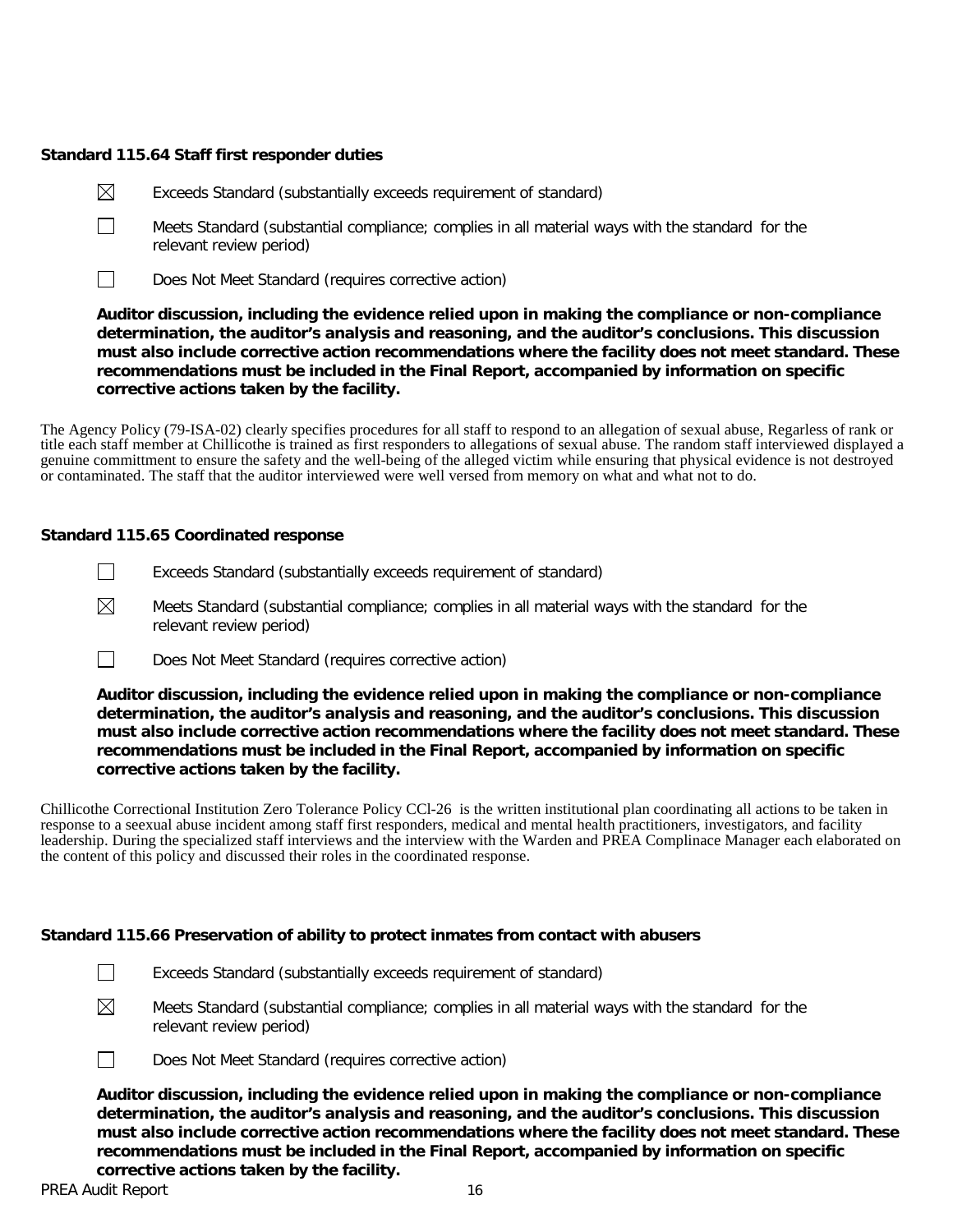The Ohio Department of Rehabilitation and Correction has not entered into a new or renewed any Collective Bargaining Agreement since August 20, 2012. The current agreement allows the Agency to remove staff alleged to have engaged in sexual abuse from inmate contact or placing the employee on paid levee pending the outcome of the investigation. One contractor was terminated as a result of a sexual abuse investigation during the last 12 months.

## **Standard 115.67 Agency protection against retaliation**

- $\perp$ Exceeds Standard (substantially exceeds requirement of standard)
- $\boxtimes$ Meets Standard (substantial compliance; complies in all material ways with the standard for the relevant review period)
- $\Box$ Does Not Meet Standard (requires corrective action)

**Auditor discussion, including the evidence relied upon in making the compliance or non-compliance determination, the auditor's analysis and reasoning, and the auditor's conclusions. This discussion must also include corrective action recommendations where the facility does not meet standard. These recommendations must be included in the Final Report, accompanied by information on specific corrective actions taken by the facility.**

79-ISA-02 protects all inmates and staff who report sexual abuse or sexual harassment or cooperate with sexual abuse or sexual harassment investigations from retaliation by other inmates or staff. The Facility Investigator is charged with monitoring staff and inmate retaliation. For at least 90 days following a report of sexual abuse, the Investigator is required to monitor inmates and/or staff who reported the sexual abuse and of inmates who were reported to have suffered sexual abuse to see if there are changes that may suggest possible retaliation by inmates or staff, and shall act promptly to remedy any such retaliation.

During the Investigator interview he stated he monitored inmate disciplinary reports, housing assignments , program/work assignment changes, and performance reviews. He also indicated that such monitoring could extend beyond 90 if warranted. A review of the case files, during the site visit, indicated complinace to this policy.

# **Standard 115.68 Post-allegation protective custody**

- $\mathbf{1}$ Exceeds Standard (substantially exceeds requirement of standard)
- $\boxtimes$ Meets Standard (substantial compliance; complies in all material ways with the standard for the relevant review period)
- $\Box$ Does Not Meet Standard (requires corrective action)

**Auditor discussion, including the evidence relied upon in making the compliance or non-compliance determination, the auditor's analysis and reasoning, and the auditor's conclusions. This discussion must also include corrective action recommendations where the facility does not meet standard. These recommendations must be included in the Final Report, accompanied by information on specific corrective actions taken by the facility.**

ODRC 79 ISA-04 prohibits the facility from placing inmates in segregation for protection that alleged to have suffered sexual abuse unless no alternative is available. During the course of interviews conducted with the Warden, the Special Housing Unit Supervisor and a segregation line staff member each confirmed that segregation has never been used to house inmates for protection after an alleged sexual assault. The interview conducted on an inmate that alleged sexual abuse indicated he was never placed in segregation at any point in the investigative process.

#### **Standard 115.71 Criminal and administrative agency investigations**

- Exceeds Standard (substantially exceeds requirement of standard)  $\perp$
- $\boxtimes$ Meets Standard (substantial compliance; complies in all material ways with the standard for the relevant review period)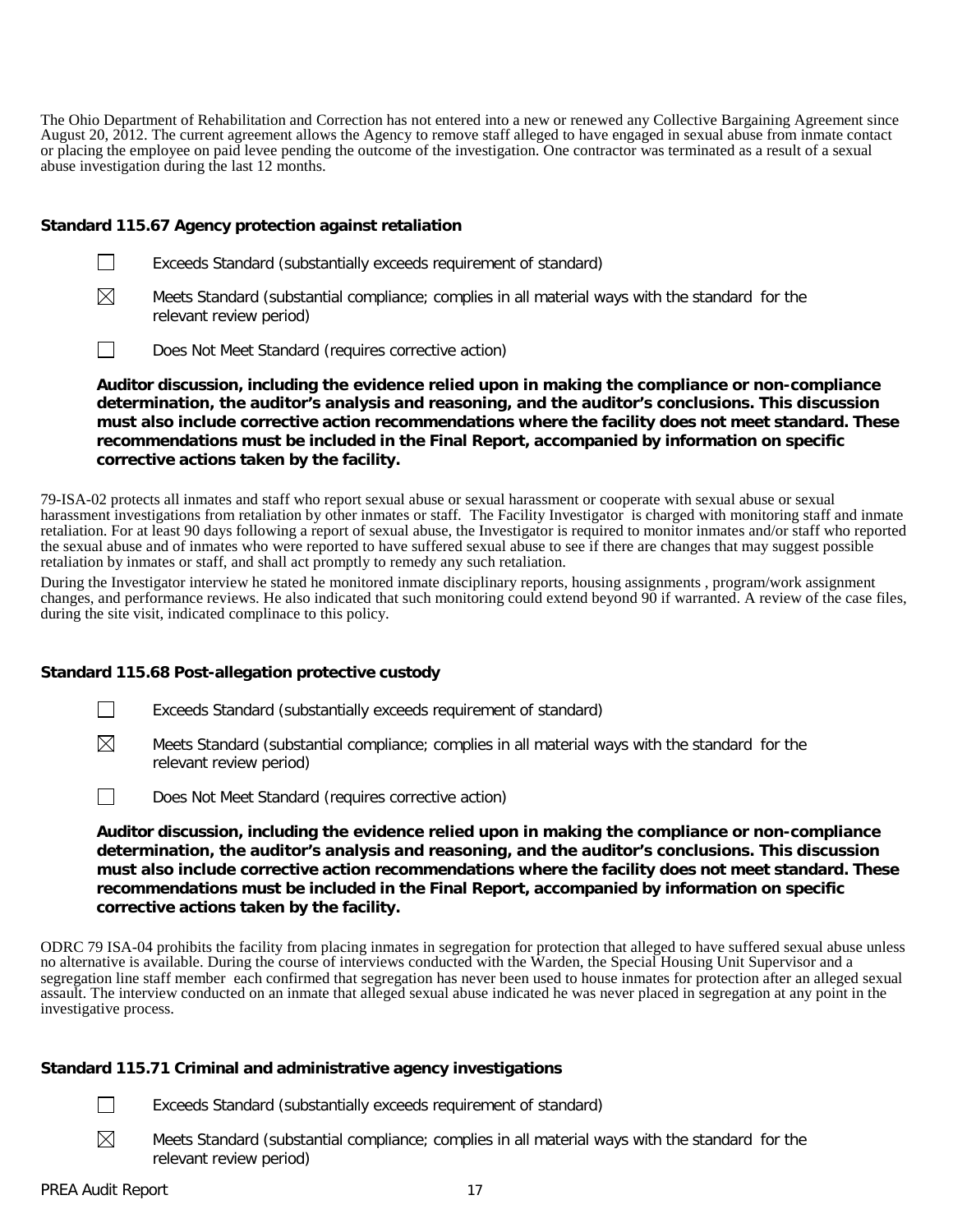$\Box$ Does Not Meet Standard (requires corrective action)

# **Auditor discussion, including the evidence relied upon in making the compliance or non-compliance determination, the auditor's analysis and reasoning, and the auditor's conclusions. This discussion must also include corrective action recommendations where the facility does not meet standard. These recommendations must be included in the Final Report, accompanied by information on specific corrective actions taken by the facility.**

ODRC policy 79-ISA-01 stipulates that all allegations of sexual abuse and sexual harassment, be done promptly, thoroughly, and objectively for all allegations, including third-party and anonymous reports. All allegations of sexual abuse are immediately turned over to the Ohio State Highway Patrol Investigator for investigation as a crime. If she determines no crime has been committed the allegation is turned over to the Chillicothe Investigator to conduct an administrative investigation. There is a three you MOU with the Ohio Department of Safety and the Ohio Department of Rehabilitation and Correction outling both agencies responsibilities. As previously noted both the Facility Investigator and the Ohio State trooper received the same training. The auditor verified their attendedance.

Both Investigators stated that the ivestigative process involves gathering and preserving direct and circumstantial evidence, including any available physical and DNA evidence and any available electronic monitoring data, interviewing alleged victims, suspected perpetrators, and witnesses, and also includes reviewing any prior complaints and reports of sexual abuse involving the suspected perpetrator. The investigators indicated that the credibility of an alleged victim, suspect, or witness is assessed on an individual basis and not determined by the person's status as an inmate or staff. All eighteen alleged sexual abuse investigative files were reviewed. One (1) case was substantiated thirteen (13) were unsubstantiated and four (4) were unfounded. All of these cases involved inmates. There were no sexual abuse investigation alleged against staffThe second case is still pending resolution. Random interviews conducted with inmates (alleging sexual abuse) indicated that the response to each of their allegations was immediate and complete. Each stated that there was no retaliation as a result of their complaint.

# **Standard 115.72 Evidentiary standard for administrative investigations**

- $\perp$ Exceeds Standard (substantially exceeds requirement of standard)
- $\boxtimes$ Meets Standard (substantial compliance; complies in all material ways with the standard for the relevant review period)
- $\Box$ Does Not Meet Standard (requires corrective action)

**Auditor discussion, including the evidence relied upon in making the compliance or non-compliance determination, the auditor's analysis and reasoning, and the auditor's conclusions. This discussion must also include corrective action recommendations where the facility does not meet standard. These recommendations must be included in the Final Report, accompanied by information on specific corrective actions taken by the facility.**

ODRC policy 79-ISA-02 imposes no standard higher than a preponderance of the evidence for determining whether allegations of sexual abuse or sexual harassment are substantiated. Both the Warden and the Investigator indicated adherance to this threshold during their interviews.

# **Standard 115.73 Reporting to inmates**

- $\Box$ Exceeds Standard (substantially exceeds requirement of standard)
- $\boxtimes$ Meets Standard (substantial compliance; complies in all material ways with the standard for the relevant review period)



Does Not Meet Standard (requires corrective action)

**Auditor discussion, including the evidence relied upon in making the compliance or non-compliance determination, the auditor's analysis and reasoning, and the auditor's conclusions. This discussion must also include corrective action recommendations where the facility does not meet standard. These recommendations must be included in the Final Report, accompanied by information on specific corrective actions taken by the facility.**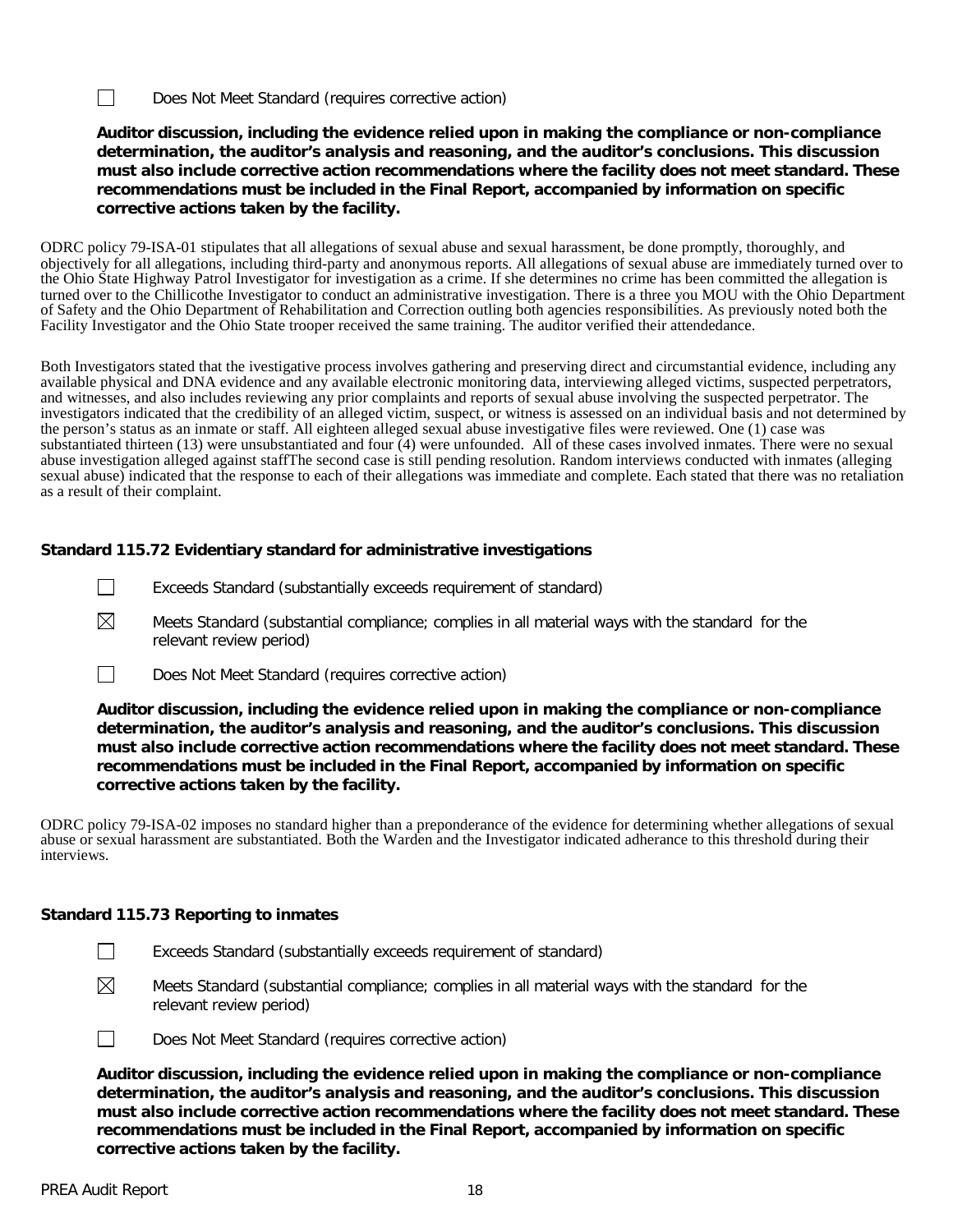ODRC policy 79-ISA-02 requires that any inmate who makes an allegation that he suffered sexual abuse in an agency facility is informed in writing as to whether the allegation has been determined to be substantiated, unsubstantiated, or unfounded following an investigation by the agency. The policy further requires that following an inmate's allegation that a staff member has committed sexual abuse against the inmate, the facility subsequently informs the inmate (unless the agency has determined that the allegation is unfounded) whenever the employee is on his unit, no longer employed in the facility or if the employee was indicted or chargedThe inmate notification is maintained in the investigative file.

Following an inmate's allegation that a staff member has committed sexual abuse against the inmate, the facility subsequently informs the inmate (unless the agency has determined that the allegation is unfounded) whenever the employee is on his unit, no longer employed in the facility or if the employee was indicted or charged. As noted earlier there have been no sexual abuse allegation made against any staff member at Chillicothe.

# **Standard 115.76 Disciplinary sanctions for staff**

- Exceeds Standard (substantially exceeds requirement of standard)
- $\boxtimes$ Meets Standard (substantial compliance; complies in all material ways with the standard for the relevant review period)
- П Does Not Meet Standard (requires corrective action)

**Auditor discussion, including the evidence relied upon in making the compliance or non-compliance determination, the auditor's analysis and reasoning, and the auditor's conclusions. This discussion must also include corrective action recommendations where the facility does not meet standard. These recommendations must be included in the Final Report, accompanied by information on specific corrective actions taken by the facility.**

ODRC policies 79-ISA-01 and 31-SEM-02 mandate that staff is subject to disciplinary sanctions up to and including termination for violating agency sexual abuse or sexual harassment policies. The policies also provide disciplinary sanctions for violations of agency policies relating to sexual abuse or sexual harassment commensurate with the nature and circumstances of the acts committed, the staff member's disciplinary history, and the sanctions imposed for comparable offenses by other staff with similar histories. Staff at Chillicothe that were interviewed were well aware of the consequences of violating the agaency policy

# **Standard 115.77 Corrective action for contractors and volunteers**

- $\Box$ Exceeds Standard (substantially exceeds requirement of standard)
- $\boxtimes$ Meets Standard (substantial compliance; complies in all material ways with the standard for the relevant review period)
- $\Box$ Does Not Meet Standard (requires corrective action)

**Auditor discussion, including the evidence relied upon in making the compliance or non-compliance determination, the auditor's analysis and reasoning, and the auditor's conclusions. This discussion must also include corrective action recommendations where the facility does not meet standard. These recommendations must be included in the Final Report, accompanied by information on specific corrective actions taken by the facility.**

As previously noted in the training of contractors and volunteers, the auditor interviewed a contractor who indicated during the interview interviewed they were informed of the consequences of violation of ODRC policies 79-ISA-01, and 71-SOC-01 and Standards of Conduct. These policies require that any contractor or volunteer who engages in sexual abuse be removed from the facility and reported to law enforcement agencies, unless the activity was clearly not criminal, and to relevant licensing bodies. There have been no allegations of sexual abuse or sexual harassment made against any contractor or volunteer at Chillicothe.

# **Standard 115.78 Disciplinary sanctions for inmates**

Exceeds Standard (substantially exceeds requirement of standard)

 $\Box$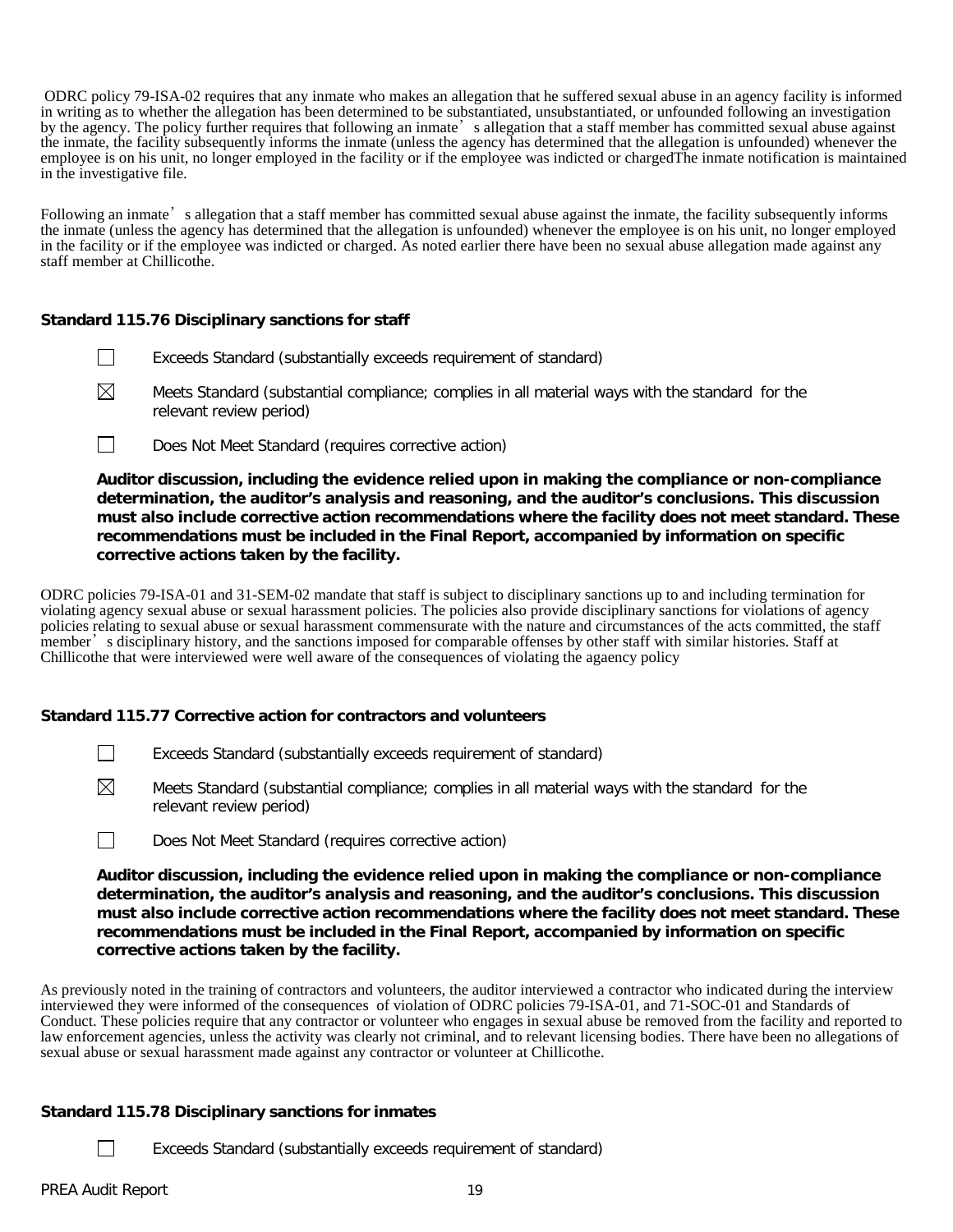- $\boxtimes$ Meets Standard (substantial compliance; complies in all material ways with the standard for the relevant review period)
- $\Box$ Does Not Meet Standard (requires corrective action)

**Auditor discussion, including the evidence relied upon in making the compliance or non-compliance determination, the auditor's analysis and reasoning, and the auditor's conclusions. This discussion must also include corrective action recommendations where the facility does not meet standard. These recommendations must be included in the Final Report, accompanied by information on specific corrective actions taken by the facility.**

Policies 56-DSC-01 and 79-ISA-02 deal with the inmate disciplinary process and prohibitions against all sexual relations between inmates. All inmates at Chillicothe found to have engaged in a sexual relationship with another inmate receive a rules infraction. Anyone found guilty of this behavior at a disciplinary hearing receives an appropriate sanction. Sanctions are commensurate with the nature and circumstances of the abuse committed taking into account whether mental disabilities contributed. The policy was confirmed with the Warden Jenkins during her interview.

# **Standard 115.81 Medical and mental health screenings; history of sexual abuse**

|  | Exceeds Standard (substantially exceeds requirement of standard) |
|--|------------------------------------------------------------------|
|--|------------------------------------------------------------------|

⊠ Meets Standard (substantial compliance; complies in all material ways with the standard for the relevant review period)

 $\Box$ Does Not Meet Standard (requires corrective action)

**Auditor discussion, including the evidence relied upon in making the compliance or non-compliance determination, the auditor's analysis and reasoning, and the auditor's conclusions. This discussion must also include corrective action recommendations where the facility does not meet standard. These recommendations must be included in the Final Report, accompanied by information on specific corrective actions taken by the facility.**

ODRC policy 79-ISA-04 requires that during the intake assessment, done on arrival at Chillicothe, the inmate is at risk or has previously perpetrated sexual abuse, whether it occurred in an institution setting or in the community, the staff shall offer a follow-up meeting with a mental health practitioner within 14 calendar days of the intake screening. All inmates shall be screened by Mental Health in accordance with Department Policy 67-MNH-02, Mental Health Screening and Mental Health Classification.This practice was confirm during the Medical and Mental Health interviews as well as an interview of an inmate disclosing prior victimization.

Policy 79-ISA-02 require that all information related to sexual victimization or abusiveness that occurred in an institutional setting is strictly limited to medical and mental health practitioners and other staff, as necessary, to inform treatment plans and security and management decisions, including housing, bed, work, education, and program assignments, or as otherwise required by Federal, State, or local law. This practice was also confirmed during the same interviews.

#### **Standard 115.82 Access to emergency medical and mental health services**

- П Exceeds Standard (substantially exceeds requirement of standard)
- $\boxtimes$ Meets Standard (substantial compliance; complies in all material ways with the standard for the relevant review period)

 $\Box$ Does Not Meet Standard (requires corrective action)

**Auditor discussion, including the evidence relied upon in making the compliance or non-compliance determination, the auditor's analysis and reasoning, and the auditor's conclusions. This discussion must also include corrective action recommendations where the facility does not meet standard. These recommendations must be included in the Final Report, accompanied by information on specific corrective actions taken by the facility.**

In all cases of alleged sexual abuse, medical services staff are required to follow Medical Protocol B-11, Medical Care Guidelines for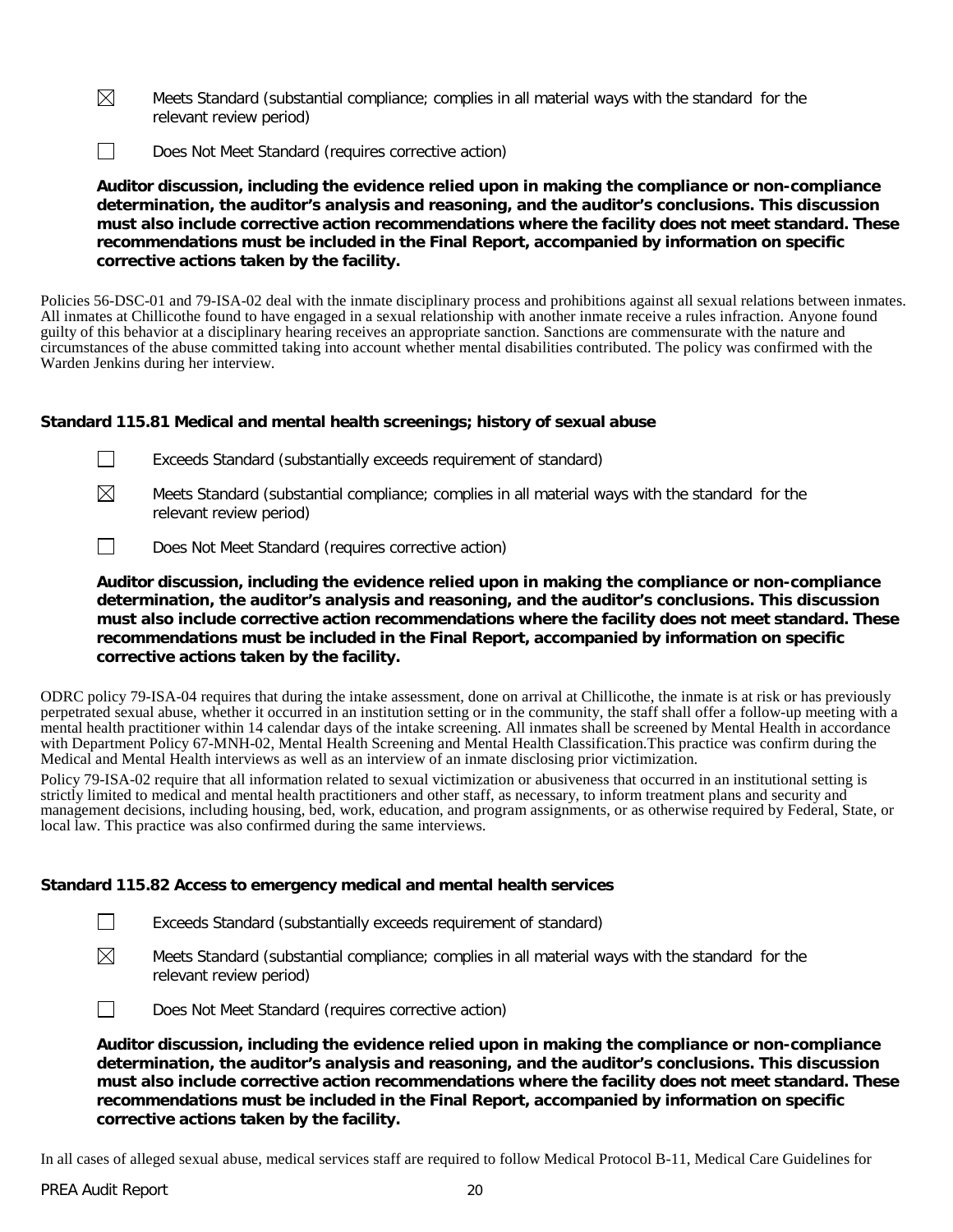Sexual Conduct or Recent Sexual Abuse. This includes instructions for assuring appropriate examination, documentation, transport to the local emergency department, testing for sexually transmitted diseases, counseling, prophylactic treatment, follow up and referal for mental health evaluation. Specific responsibilities of the institutions medical services provided by the the local emergency department are also dtailed in the protocol.\_

The interviews conducted with the medical and mental health practitioners at Chillicothe confirmed that both of their staffs are required to document the timeliness of emergency medical treatment and crisis intervention services that are provided. Treatment services provided to every victim is performed without financial cost and regardless of whether the victim names the abuser or cooperates with any investigation arising out of the incident. The medical staff interview also confirmed forensic examinations are performed at Adena Regional Medical Center. Timely information and services concerning sexually transmitted infection prophylaxis are provided by the hospital or immediately on return according to policy.

# **Standard 115.83 Ongoing medical and mental health care for sexual abuse victims and abusers**

- Exceeds Standard (substantially exceeds requirement of standard)
- $\boxtimes$ Meets Standard (substantial compliance; complies in all material ways with the standard for the relevant review period)
- $\Box$ Does Not Meet Standard (requires corrective action)

**Auditor discussion, including the evidence relied upon in making the compliance or non-compliance determination, the auditor's analysis and reasoning, and the auditor's conclusions. This discussion must also include corrective action recommendations where the facility does not meet standard. These recommendations must be included in the Final Report, accompanied by information on specific corrective actions taken by the facility.**

ODRC policy 79-ISA-02 requires medical and mental health evaluations and treatment to all inmates who have been victimized by sexual abuse in any prison, jail, lockup, or juvenile facility with no cost to the inmate. This paractice was confirmed during the interview with medical staff and an inmate who alleged sexual abuse. The policy also requires the facility to conduct a mental health evaluation of all known inmate-on-inmate abusers. The Mental Health Practioner confirmed that the mental health department attempts to conduct a mental health evaluation of all known inmate- on-inmate abusers within 60 days of learning of such abuse history and they offer treatment when deemed appropriate.

#### **Standard 115.86 Sexual abuse incident reviews**

- $\Box$ Exceeds Standard (substantially exceeds requirement of standard)
- $\boxtimes$ Meets Standard (substantial compliance; complies in all material ways with the standard for the relevant review period)
- $\Box$ Does Not Meet Standard (requires corrective action)

**Auditor discussion, including the evidence relied upon in making the compliance or non-compliance determination, the auditor's analysis and reasoning, and the auditor's conclusions. This discussion must also include corrective action recommendations where the facility does not meet standard. These recommendations must be included in the Final Report, accompanied by information on specific corrective actions taken by the facility.**

79-ISA-03 requires that the facility conduct a sexual abuse incident review at the conclusion of every sexual abuse investigation, except where the case finding was unfounded. This review is supposed to take place within 30 days of the conclusion of the investigation. This is accomplished at Chillicothe through the Sexual Abuse Review Team (SART).

The Committee is comprised of the Deputy Warden for Operations, Deputy Warden for Special Services, Investigator, PREA Compliance Manager, and a representative from Medical and Mental Health. When the auditor questioned a member of this team he indicted the team looks to determine: if there is a need to change policy or practice to better prevent, detect, or respond to sexual abuse; consider if the incident or allegation was motivated by race; ethnicity; gender identity; lesbian, gay, bisexual, transgender, or intersex identification,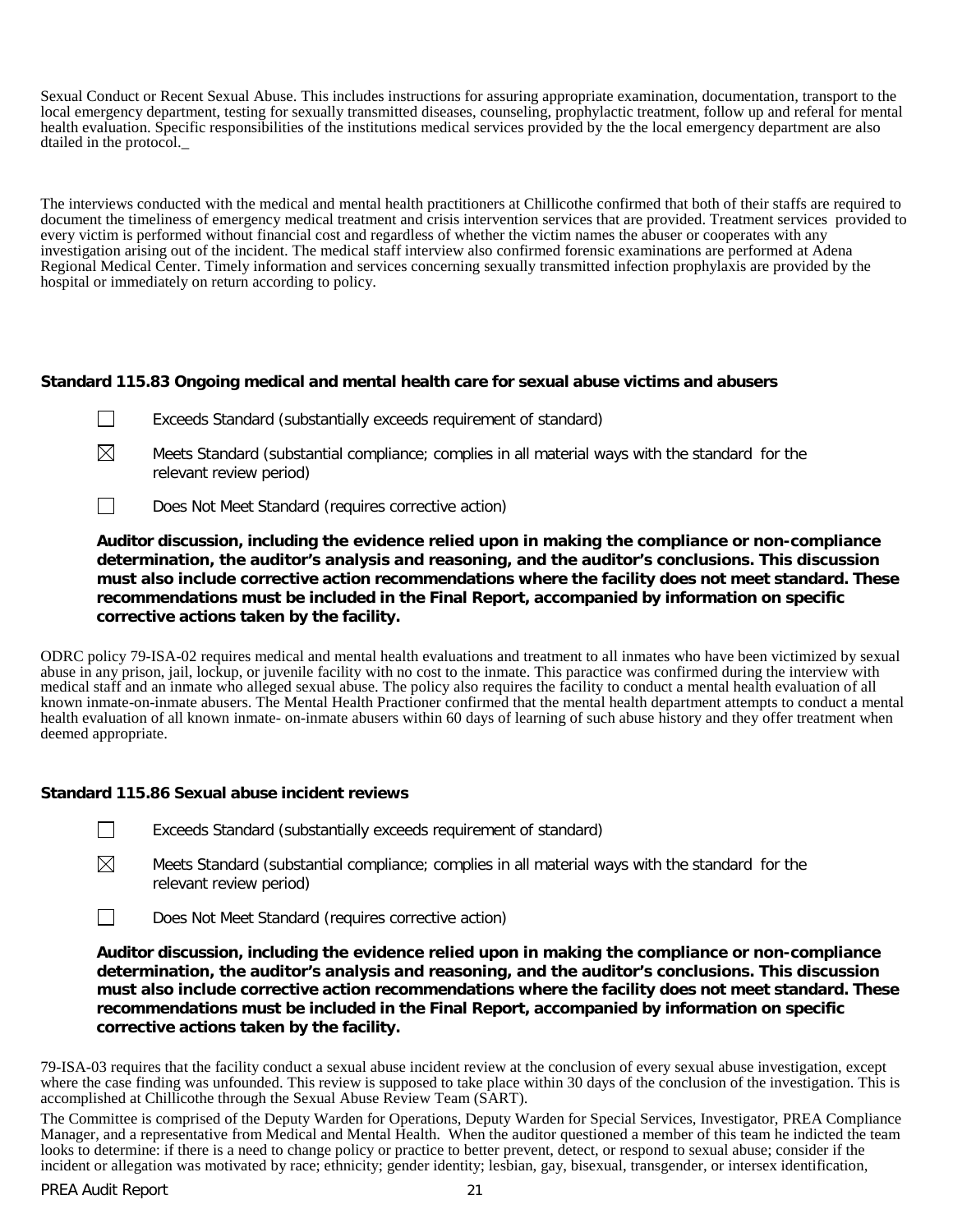status, or perceived status; or gang affiliation; or if motivated or caused by other group dynamics at the facility; look at the area in the facility where the incident allegedly occurred to assess whether physical barriers in the area may enable abuse; review the adequacy of staffing levels in that area: assess whether monitoring technology should be deployed or augmented to supplement supervision. At the completion of the review areport of findings is prepared based on the criteria mentioned above. This report is forwarded, along with any recommendations to the Warden and PREA Compliance Manager. This entire process was verified in interviews conducted with the Warden, a member of the SART team and the PREA Compliance Manager. The auditor also reviewed a completed sexual abuse review that was conducted.

# **Standard 115.87 Data collection**

- ⊠ Meets Standard (substantial compliance; complies in all material ways with the standard for the relevant review period)
- $\Box$ Does Not Meet Standard (requires corrective action)

**Auditor discussion, including the evidence relied upon in making the compliance or non-compliance determination, the auditor's analysis and reasoning, and the auditor's conclusions. This discussion must also include corrective action recommendations where the facility does not meet standard. These recommendations must be included in the Final Report, accompanied by information on specific corrective actions taken by the facility.**

ODRC collects accurate and uniform data on every facility in the Agency including the two private facilities. Chillicothe provides information to the Agency about sexual abuse to aid the Agency in understanding trends etc. within the aggregate total. The data collected from the two private facilities is not included in the aggregate number provided in the Survey on Sexual Victimization (SSV2) provided each September to DOJ. The form was submitted prior to the September 1, 2014 deadline. The information supplied in this report to DOJ is accumulated from each facility utilizing the PREA Incident Report System. This set of forms documents the PREA process from the allegation through the review on every case even unfounded.

# **Standard 115.88 Data review for corrective action**

| $\boxtimes$ |  | Exceeds Standard (substantially exceeds requirement of standard) |  |
|-------------|--|------------------------------------------------------------------|--|
|-------------|--|------------------------------------------------------------------|--|

- $\Box$ Meets Standard (substantial compliance; complies in all material ways with the standard for the relevant review period)
- $\perp$ Does Not Meet Standard (requires corrective action)

**Auditor discussion, including the evidence relied upon in making the compliance or non-compliance determination, the auditor's analysis and reasoning, and the auditor's conclusions. This discussion must also include corrective action recommendations where the facility does not meet standard. These recommendations must be included in the Final Report, accompanied by information on specific corrective actions taken by the facility.**

ODRC collects data for every allegation of sexual abuse in each of its facilities and completes the Survey of Sexual Violence (SSV) report annually and is posted on the ODRC web site. ODRC also completes an annual internal report that tracks confirmed inmate on inmate and staff on inmate sexual abuse incidents. This report compares incidents from previous years (2012 and 2013) and is utilized by the PREA Coordinator to identify problem areas and formulate corrective measures in efforts of reducing future incidents of sexual abuse. ODRC has compiled its second internal report since ODRC's full implementation of the PREA standards. Noted in the latest report, the number of staff on inmate contact sexual assaults drastically decreased from 39 incidents in 2012 to 3 incidents in 2013. The PREA Coordinator determined that the reason for such a dramatic decrease is the fact that the there was a reporting error within last year's internal PREA report. The actual number of confirmed staff on inmate sexual assaults for 2012 was 12. The reason it was erroneously reported as 39 instead of the correct number of 12 was due to "allegations" being reported rather than solely "confirmed" cases. Therefore, the actual decrease in confirmed staff on inmate sexual assaults was from 12 in 2012 to 3 in 2013. It should be noted that this error was properly reported within the ODRC Institutional Climate Reporting System. Further investigation confirmed that the 3 cases involved contractors (Aramark) in the last quarter of 2013 and not DRC staff. There were still inappropriate relation cases involving DRC staff and inmate (letters, phone conversations, etc.); however, no cases involved confirmed sexual abuse acts. ODRC takes seriously its reporting responsibility and corrects data to insure focus is dedicated to the correct areas as necessary.